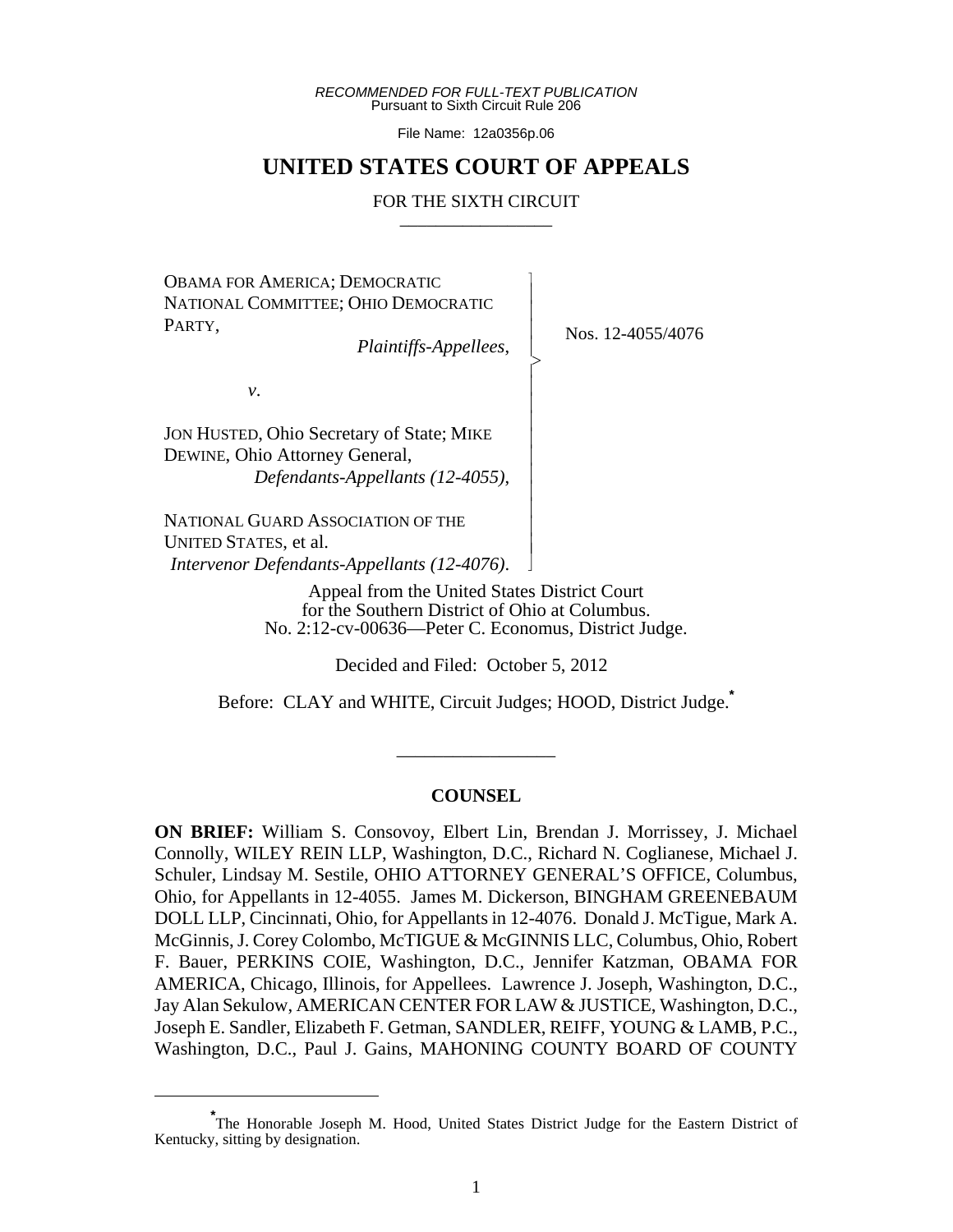COMMISSIONERS, Youngstown, Ohio, Stephen D. Hartman, KERGER & HARTMAN, LLC, Toledo, Ohio, KATHLEEN M. CLYDE, Kent, Ohio, for Amici Curiae.

CLAY, J., delivered the opinion of the court, in which HOOD, D. J., joined. WHITE, J. (pp. 21-29), delivered a separate opinion concurring in part and dissenting in part.

# **OPINION \_\_\_\_\_\_\_\_\_\_\_\_\_\_\_\_\_**

**\_\_\_\_\_\_\_\_\_\_\_\_\_\_\_\_\_**

CLAY, Circuit Judge. Defendants Jon Husted, the Secretary of State of Ohio, and Mike DeWine, the Attorney General of Ohio (collectively the "State"), joined by Intervenors representing numerous military service associations ("Intervenors"), appeal from the district court's order granting Plaintiffs' motion for a preliminary injunction. The district court enjoined the State from enforcing Ohio Rev. Code § 3509.03 to the extent that it prevents some Ohio voters from casting in-person early ballots during the three days before the November 2012 election on the basis that the statute violates the Equal Protection Clause of the Fourteenth Amendment. For the reasons set forth below, we **AFFIRM** the district court's order granting the preliminary injunction.

# **BACKGROUND**

## **I. Procedural History**

On July 17, 2012, Plaintiffs Obama for America, the Democratic National Committee, and the Ohio Democratic Party filed a complaint in district court against Jon Husted, in his official capacity as Secretary of State of Ohio, and Mike DeWine, in his official capacity as Attorney General of Ohio. Plaintiffs alleged that Ohio Rev. Code § 3509.03 was unconstitutional insofar as it imposes on non-military voters a deadline of 6:00 p.m. on the Friday before Election Day for in-person early voting.**<sup>1</sup>** On the same

**<sup>1</sup>** All references to the election or Election Day refer to the November 6, 2012 election. The threeday period prior to Election Day specifically refers to Saturday, November 3, 2012; Sunday, November 4, 2012; and Monday, November 5, 2012. "Military and overseas voters" are those voters identified in the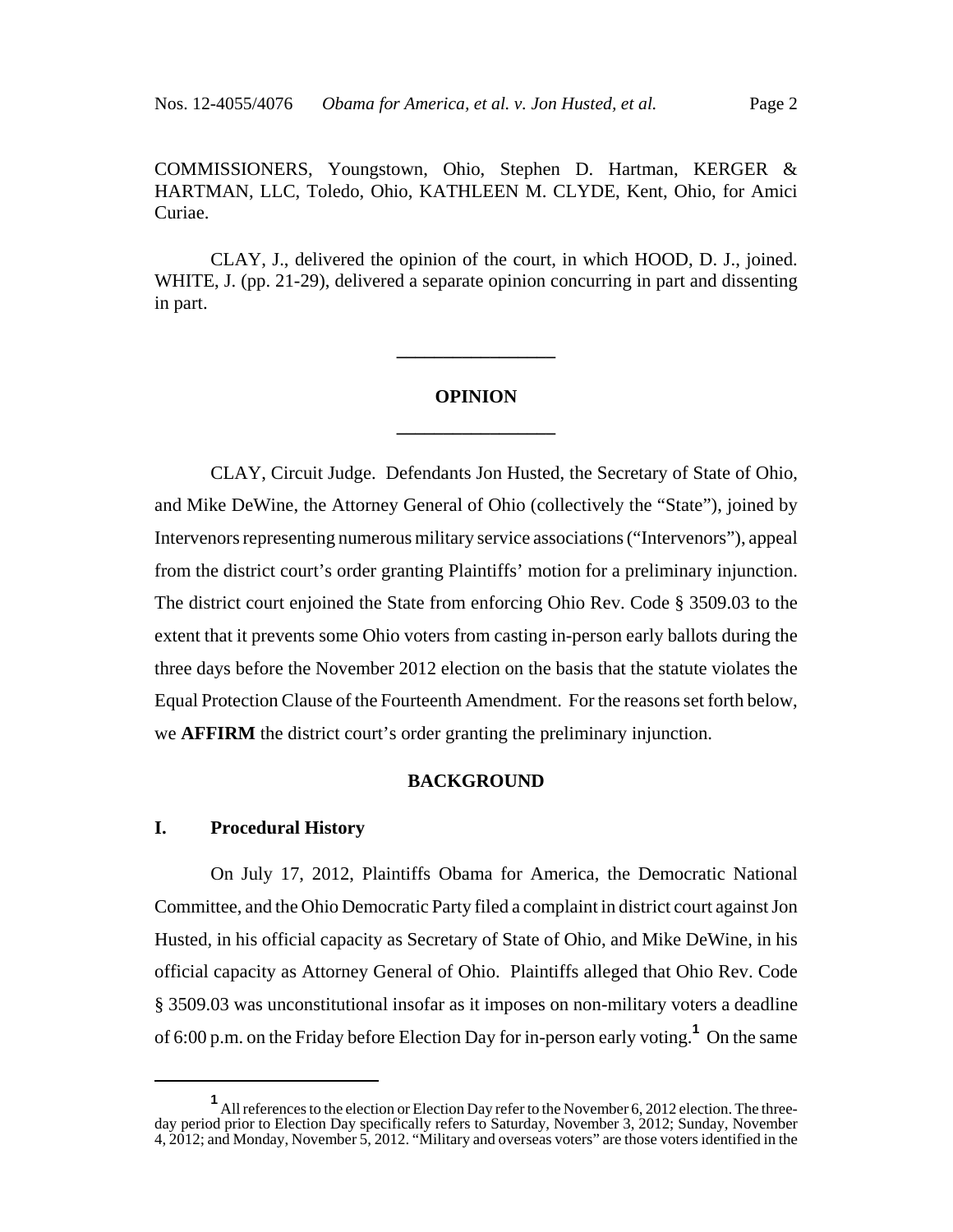day, Plaintiffs moved for a preliminary injunction preventing the statute's enforcement. They argued that the relevant statutory provisions "burden the fundamental right to vote but are not necessary to any sufficiently weighty state interest." (R. 2, at 2.)

On August 1, 2012, numerous military service associations filed a motion to intervene, and the district court granted the motion. The State and Intervenors opposed Plaintiffs' motion for a preliminary injunction. They argued that the State's interest in providing military voters with added in-person early voting time and the burden on local boards of elections of providing that same extra time for all voters justified imposing a different deadline on military and overseas voters than all other voters.

The district court conducted a hearing on Plaintiffs' motion on August 15, 2012. The parties filed numerous exhibits, including legislative history, declarations of career military officers and voting experts, and statistical and demographic studies by various governmental agencies and non-governmental organizations. On August 31, 2012, the district court issued an opinion and order granting Plaintiffs' motion for a preliminary injunction. The district court concluded that § 3509.03 violated the Equal Protection Clause to the extent that it set a different in-person early voting deadline for non-military voters because "the State's interests are insufficiently weighty to justify the injury to Plaintiffs." \_\_\_ F. Supp. 2d \_\_\_, No. 2:12-cv-00636, 2012 WL 3765060, at \*10 (S.D. Ohio Aug. 31, 2012). The district court enjoined the enforcement of § 3509.03 and ordered that in-person early voting be available to non-military voters on the same terms as before the enactment of Amended Substitute House Bill 224 and Substitute Senate Bill 295. *Id.* at 22–23. The preliminary injunction ensures that all Ohio voters—military, overseas, and non-military—are afforded the same opportunity for in-person early voting that was available to them prior to the enactment of § 3509.03.

federal Uniformed and Overseas Citizens Absentee Voting Act of 1986, 42 U.S.C. § 1973ff ("UOCAVA"), as amended by the Military and Overseas Voter Empowerment Act, Pub. L. 111-84, 123 Stat. 2190 (2009) ("MOVE Act"), and corresponding sections of the Ohio Election Code, Ohio Rev. Code § 3511.01. "Nonmilitary voters" are all other eligible voters.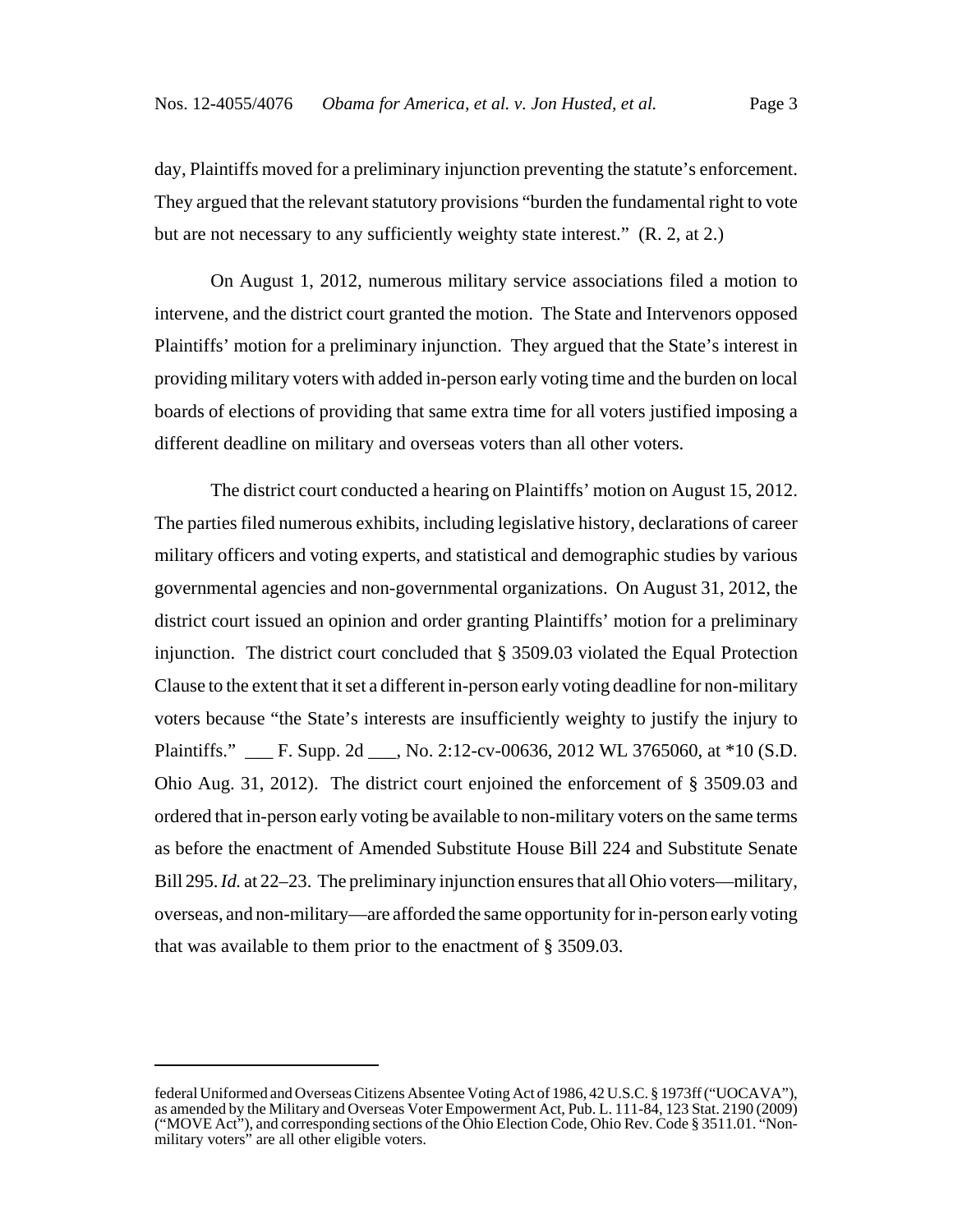The State and Intervenors now appeal the district court's order granting a preliminary injunction. On September 12, 2012, the district court denied the State's motion to stay its order pending appeal, and the preliminary injunction remains in effect.

**II. Facts**

#### **A. In-Person Early Voting in Ohio**

Ohio introduced in-person early voting largely in response to the myriad problems faced by voters during the 2004 election. During that election, Ohio voters faced long lines and wait-times that, at some polling places, stretched into the early morning of the following day. To prevent similar problems from disenfranchising voters in the future and to ease the strain of accommodating all voters on a single day, the State established no-fault absentee voting in October 2005. The new rules eliminated the need for absentee voters to have an excuse for not voting on election day. *See* 2005 Ohio Laws 40 (Sub. H.B. 234). After the creation of in-person early voting, any registered voter could cast an absentee ballot at the appropriate board of elections office through the Monday before the election. *See id.* (amending Ohio Rev. Code §§ 3509.02–3509.04).

The evidence considered by the district court showed that a large number of Ohio voters chose to utilize the new early voting procedures in elections from 2006 through 2010. Early voting peaked during the 2008 election, when approximately 1.7 million Ohioans cast their ballots before election day, amounting to 20.7% of registered voters and 29.7% of the total votes cast. In Ohio's twelve largest counties, approximately 340,000 voters, or about 9% of the total votes cast in those counties, chose to vote early at a local board of elections office. Using data from seven of Ohio's largest counties, one study projected that, in 2008, approximately 105,000 Ohioans cast their ballots in person during the final three days before the election. In 2010, approximately 1 million Ohioans voted early, and 17.8% of them chose to cast their ballots in person. In a poll conducted after the 2010 election, 29.6% of early voters reported voting within one week of election day.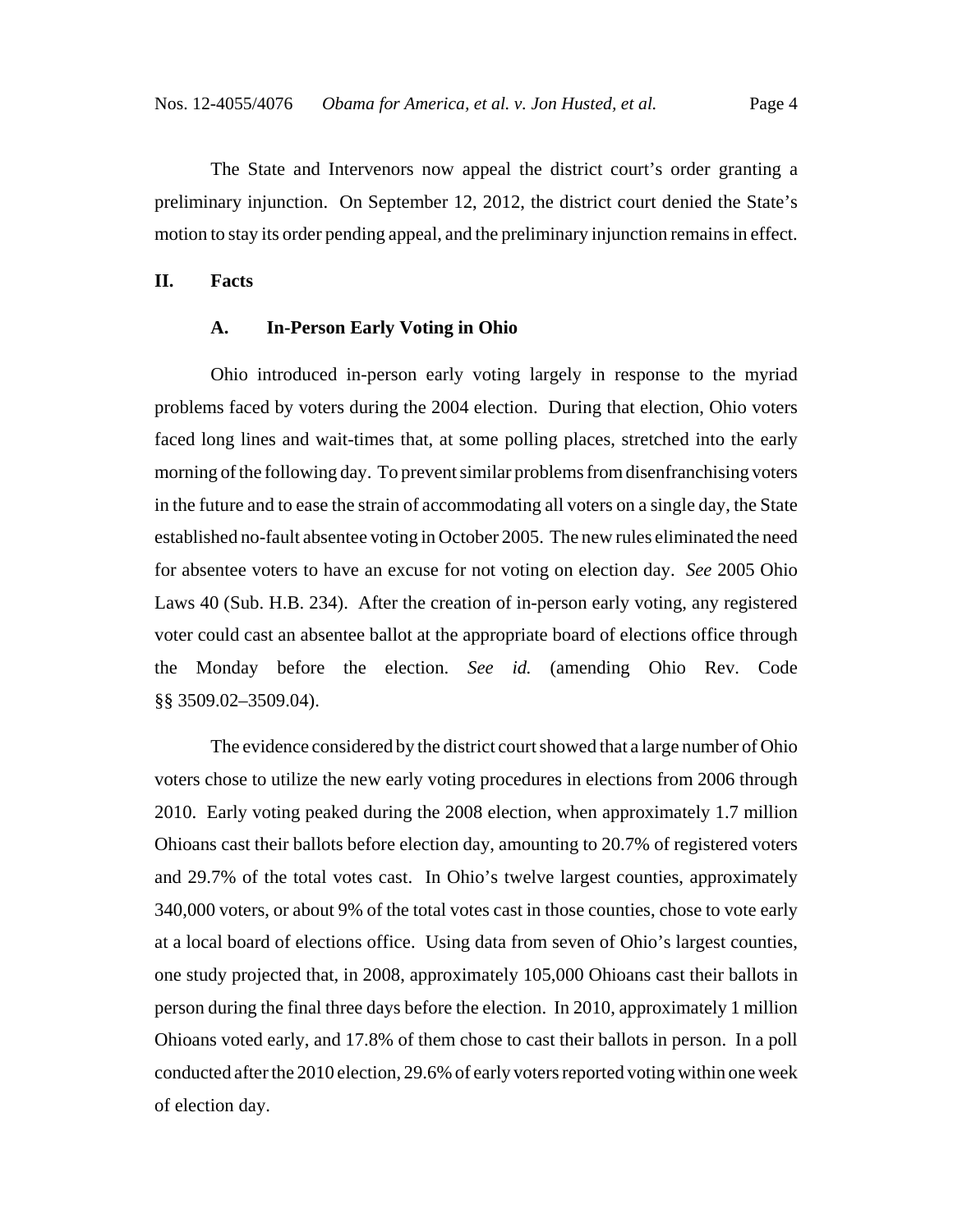Voters who chose to cast their ballots early tended to be members of different demographic groups than those who voted on election day. Early voters were "more likely than election-day voters to be women, older, and of lower income and education attainment." (R. 34-31, Pls.' Ex. 27, at 1.) Data from Cuyahoga and Franklin Counties suggests that early voters were disproportionately African-American and that a large majority of early in-person votes (82% in Franklin County) were cast after hours on weekdays, on the weekend, or on the Monday before the election.

# **B. Legislative Changes to In-Person Early Voting**

On July 1, 2011, Ohio Governor John Kasich signed Amended Substitute House Bill 194, an omnibus bill that made broad changes to Ohio election law. Among other things, the Ohio legislature apparently intended to change the deadlines for in-person early voting from the Monday before the election to 6:00 p.m. on the Friday before the election. Instead, H.B. 194 created two separate and contradictory deadlines: one on Friday and one on Monday. For non-military voters, Ohio Rev. Code § 3509.03 contained the former Monday deadline, but an amended § 3509.01 imposed the new Friday deadline. Military and overseas voters found themselves in much the same position, with § 3511.02 containing the former deadline, and an amended § 3511.10 containing the new one.

In an attempt to correct its mistake, the Ohio General Assembly passed Amended Substitute House Bill 224, which became effective on October 27, 2011. H.B. 224 fixed the inconsistent deadlines in § 3509.03 and § 3511.02, changing the deadlines for all voters to 6:00 p.m. on the Friday before the election. Before the technical corrections in H.B. 224 could take effect, however, a petition with more than 300,000 signatures was filed to put the omnibus election law, H.B. 194, to a referendum. The referendum petition was certified by the Secretary of State on December 9, 2011, and pursuant to the Ohio Constitution, the implementation of H.B. 194 was suspended for the 2012 election cycle.

On May 8, 2012, the General Assembly repealed the then-suspended H.B. 194 through Substitute Senate Bill 295. However, neither the organizers of the referendum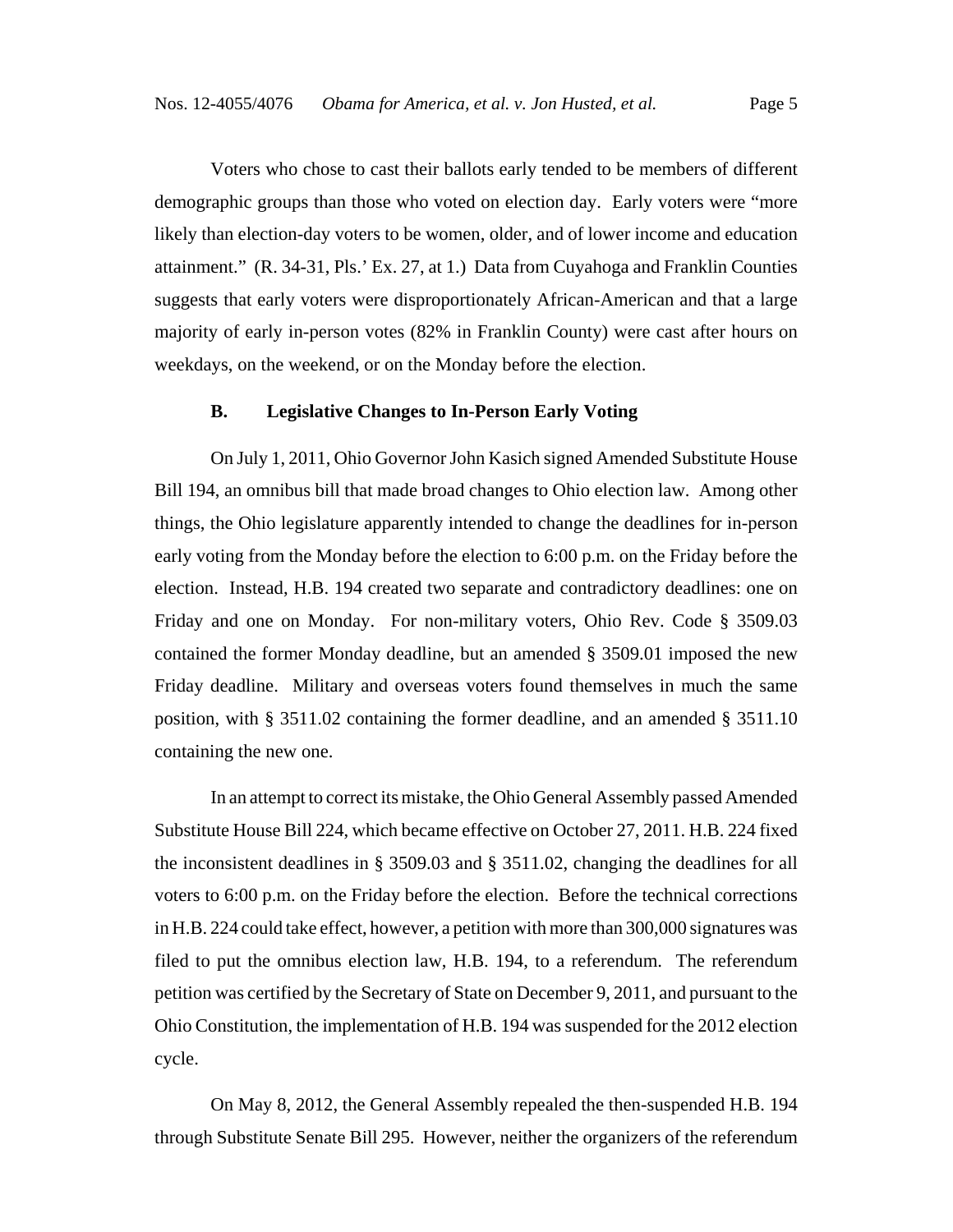petition nor the Ohio legislature thought to attack or repeal the bill containing the technical changes, H.B. 224, which remained in effect. Therefore, even though the original bill, H.B. 194, was repealed, the technical changes contained in H.B. 224 remained in place, and Ohio voters were still left with inconsistent deadlines. Nonmilitary voters could cast ballots in-person until 6:00 p.m. on the Friday before the election. But military and overseas voters had two deadlines: Friday at 6:00 p.m. pursuant to § 3511.02, and the close of the polls on election day pursuant to § 3511.10.

In order to correct this confusion, Defendant Husted construed the statute to apply the more generous deadline contained in § 3511.10 to military and overseas voters. Attempts by local boards of elections to provide in-person early voting to non-military voters through the Monday before the election were denied by the Secretary of State on the grounds that the statute does not permit it. On August 15, 2012, Defendant Husted issued Directive 2012-35, instructing the local boards of election that they were to maintain regular business hours between October 2, 2012 and November 2, 2012. This directive eliminated the local boards' discretion to be open on weekends during that period. Between October 2, 2012 and October 19, 2012, the boards must close at 5:00 p.m. During the last two weeks of the election, the boards will remain open until 7:00 p.m. but may not remain open afterwards or on the weekends. The directive does not address office hours on the final three-day period before Election Day, when, according to the statute, only military and overseas voters can cast ballots in person.

### **DISCUSSION**

### **I. Standard of Review**

We review a district court's grant of a preliminary injunction for an abuse of discretion. *Chabad of S. Ohio & Congregation Lubavitch v. City of Cincinnati*, 363 F.3d 427, 432 (6th Cir. 2004). While the ultimate decision to grant or deny a preliminary injunction is reviewed for an abuse of discretion, we review the district court's legal conclusions *de novo* and its factual findings for clear error. *Hunter v. Hamilton Cnty. Bd. of Elections*, 635 F.3d 219, 233 (6th Cir. 2011). "This standard of review is 'highly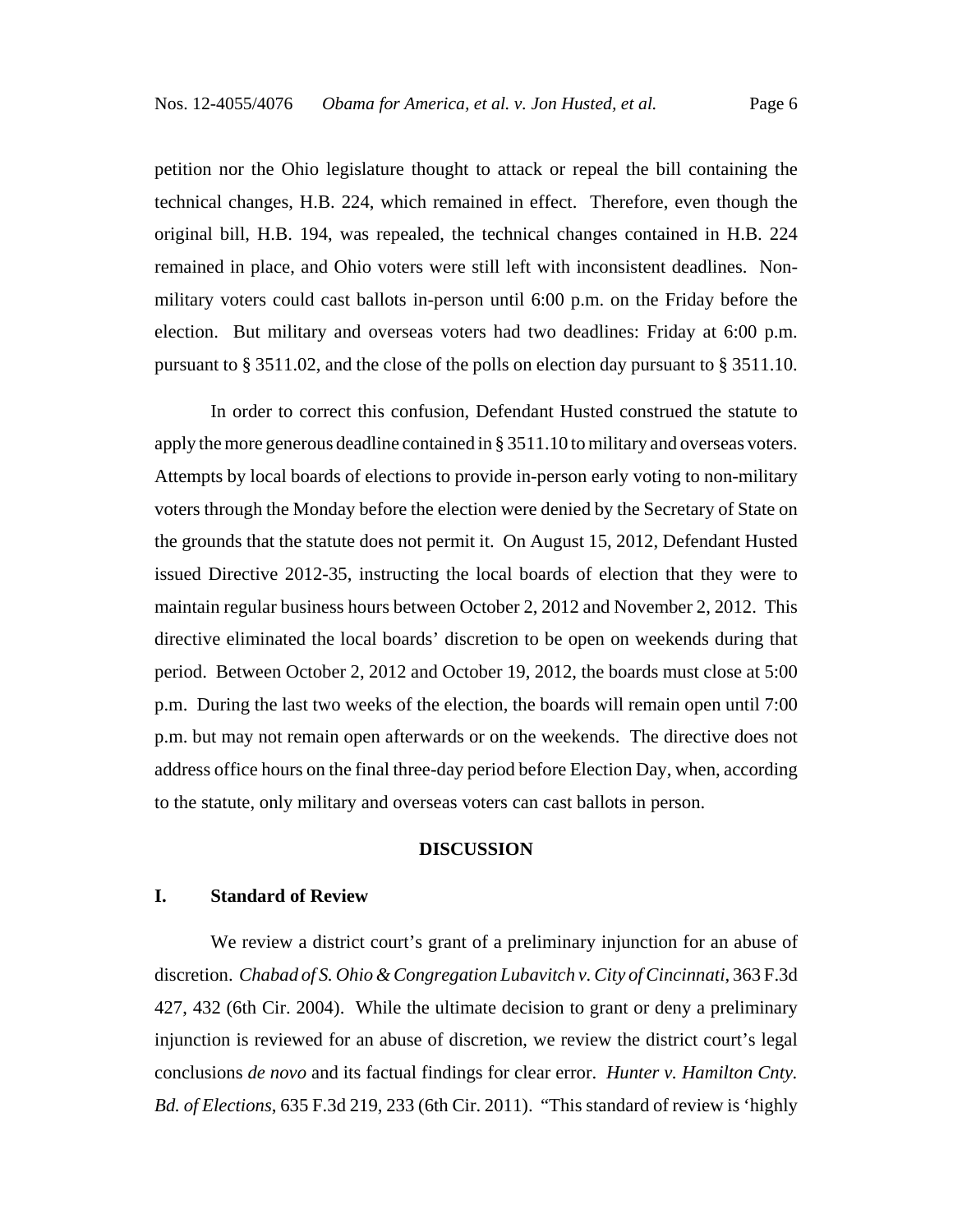deferential' to the district court's decision." *Id.* (quoting *Certified Restoration Dry Cleaning Network, L.L.C. v. Tenke Corp.*, 511 F.3d 535, 541 (6th Cir. 2007)). "The injunction will seldom be disturbed unless the district court relied upon clearly erroneous findings of fact, improperly applied the governing law, or used an erroneous legal standard." *Mascio v. Pub. Emps. Ret. Sys. of Ohio*, 160 F.3d 310, 312 (6th Cir. 1998).

"A plaintiff seeking a preliminary injunction must establish that he is likely to succeed on the merits, that he is likely to suffer irreparable harm in the absence of preliminary relief, that the balance of the equities tips in his favor, and that an injunction is in the public interest." *Winter v. Natural Res. Def. Council, Inc.*, 555 U.S. 7, 20 (2008). The district court's determination that a plaintiff is likely to succeed on the merits is a question of law that we review *de novo*. *Hunter*, 635 F.3d at 233.

# **II. Likelihood of Succeed on the Merits**

### **A. Equal Protection in the Voting Context**

The right to vote is a "precious" and "fundamental" right. *Harper v. Va. State Bd. of Elections*, 383 U.S. 663, 670 (1966). "Other rights, even the most basic, are illusory if the right to vote is undermined." *Wesburry v. Sanders*, 376 U.S. 1, 17 (1964); *see also Yick Wo v. Hopkins*, 118 U.S. 356, 370 (1886) (finding that the right to vote is "preservative of all rights"). "'The right to vote is protected in more than the initial allocation of the franchise. Equal protection applies as well to the manner of its exercise.'" *League of Women Voters v. Brunner*, 548 F.3d 463, 477 (6th Cir. 2008) (quoting *Bush v. Gore*, 531 U.S. 98, 104 (2000)). "[A] citizen has a constitutionally protected right to participate in elections on an equal basis with other citizens in the jurisdiction." *Dunn v. Blumstein*, 405 U.S. 330, 336 (1972). "Having once granted the right to vote on equal terms, the State may not, by later arbitrary and disparate treatment, value one person's vote over that of another." *Bush*, 531 U.S. at 104–05; *see also Wesburry*, 376 U.S. at 17 ("Our Constitution leaves no room for classification of people in a way that unnecessarily abridges [the right to vote.]").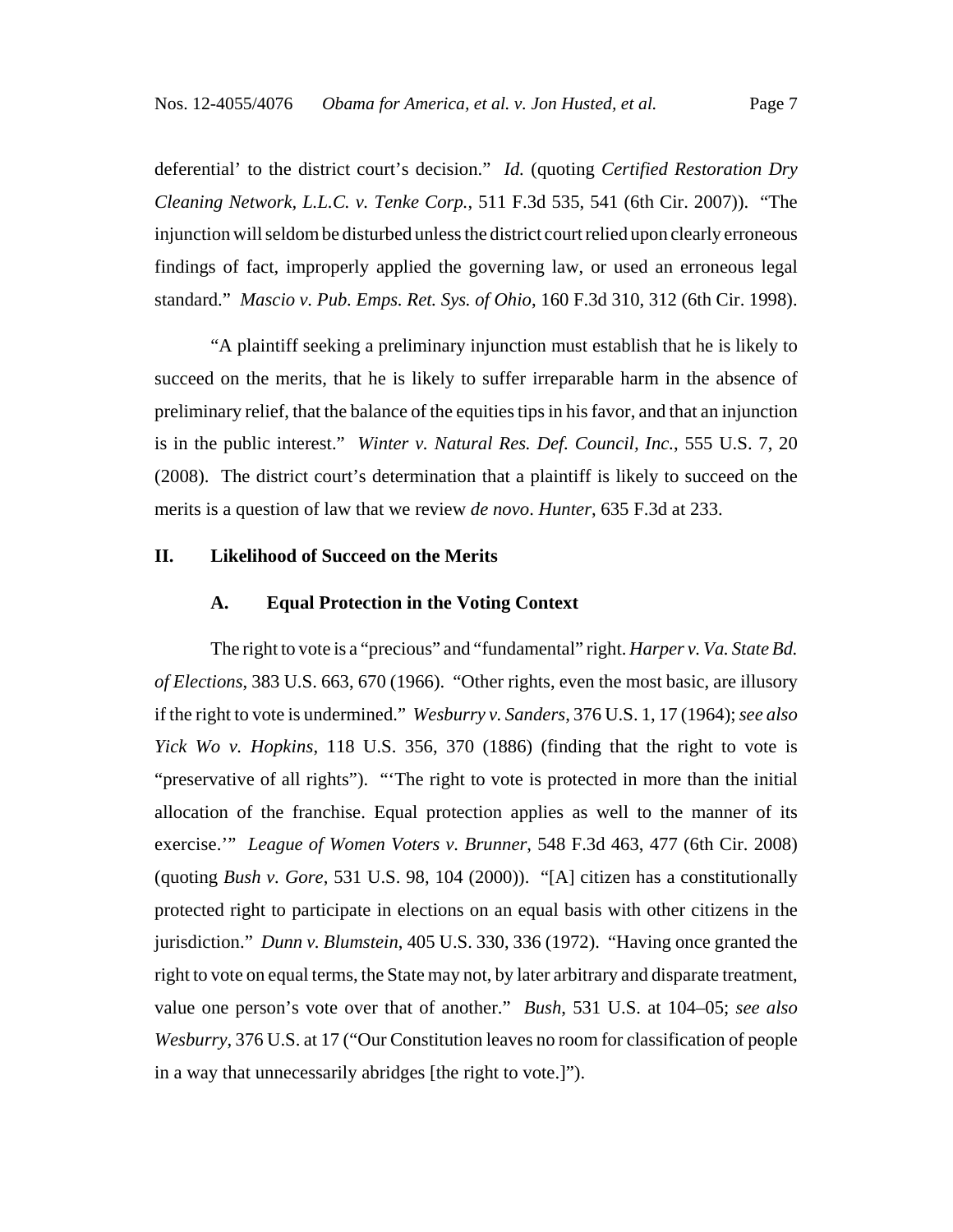The Equal Protection Clause applies when a state either classifies voters in disparate ways, *see Bush*, 531 U.S. at 104–05 (arbitrary and disparate treatment of votes violates equal protection), or places restrictions on the right to vote, *see League of Women Voters*, 548 F.3d at 478 (voting system that burdens the exercise of the right to vote violates equal protection). The precise character of the state's action and the nature of the burden on voters will determine the appropriate equal protection standard. *See Biener v. Cailo*, 361 F.3d 206, 214 (3d Cir. 2004) ("The scrutiny test depends on the [regulation's] effect on [the plaintiff's] rights.").

If a plaintiff alleges only that a state treated him or her differently than similarly situated voters, without a corresponding burden on the fundamental right to vote, a straightforward rational basis standard of review should be used. *See McDonald v. Bd. of Election Comm'rs*, 394 U.S. 802, 807–09 (1969) (applying rational basis to a state statute that prohibited plaintiffs' access to absentee ballots where no burden on the right to vote was shown); *Biener*, 361 F.3d at 214–15 (applying rational basis where there was no showing of an "infringement on the fundamental right to vote"). On the other extreme, when a state's classification "severely" burdens the fundamental right to vote, as with poll taxes, strict scrutiny is the appropriate standard. *Burdick v. Takushi*, 504 U.S. 428, 434 (1992); *see also Harper*, 383 U.S. at 670 ("We have long been mindful that where fundamental rights and liberties are asserted under the Equal Protection Clause, classifications which might invade or restrain them must be closely scrutinized and carefully confined.").

Most cases fall in between these two extremes. When a plaintiff alleges that a state has burdened voting rights through the disparate treatment of voters, we review the claim using the "flexible standard" outlined in *Anderson v. Celebrezze*, 460 U.S. 780 (1983), and *Burdick v. Takushi*, 504 U.S. 428 (1992). *See Hunter*, 635 F.3d at 238 (applying *Anderson-Burdick* balancing in an equal protection challenge to the counting of provisional ballots). Although *Anderson* and *Burdick* were both ballot-access cases, the Supreme Court has confirmed their vitality in a much broader range of voting rights contexts. *See Crawford v. Marion Cnty. Election Bd.*, 553 U.S. 181, 204 (Scalia, J.,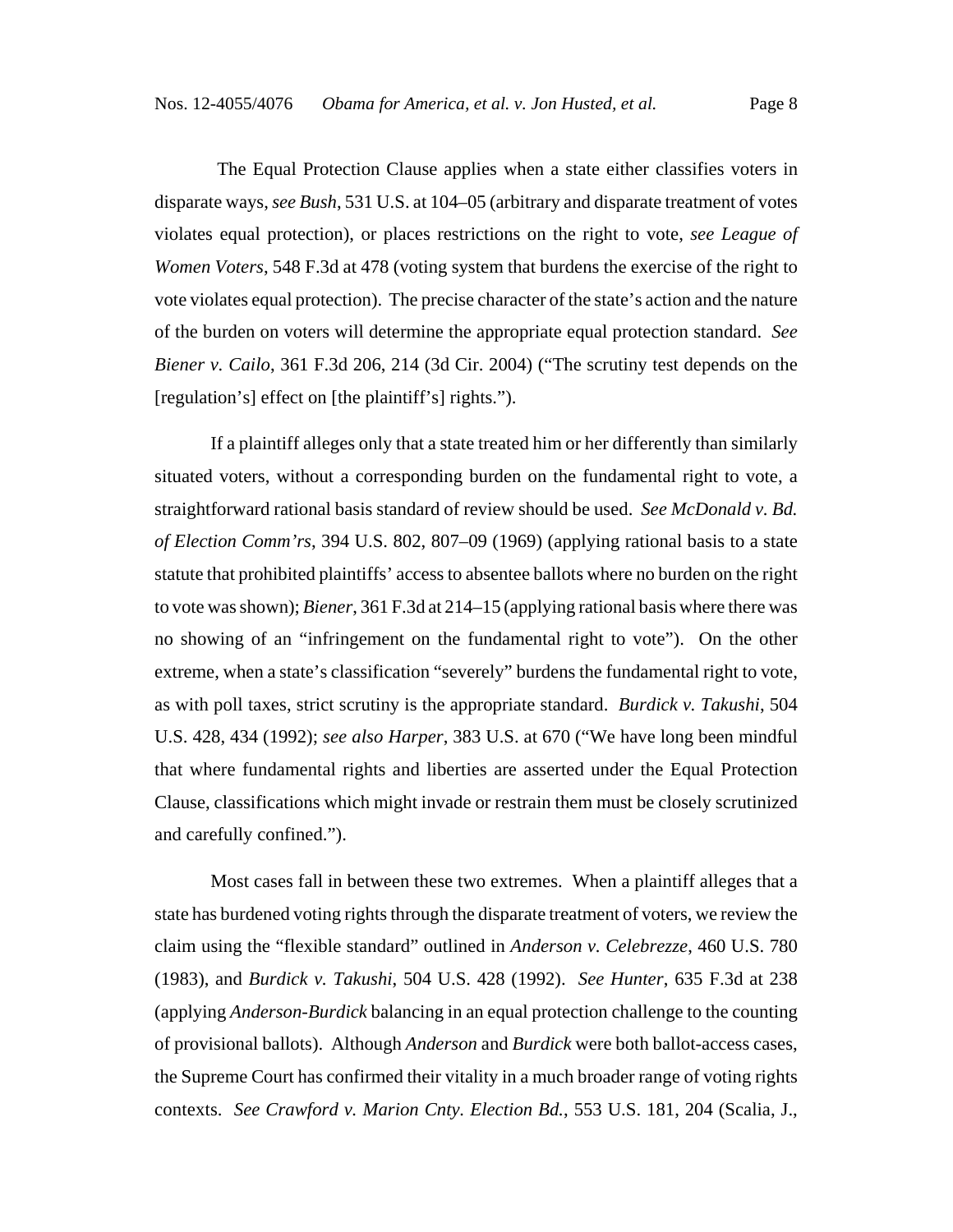concurring.) ("To evaluate a law respecting the right to vote—whether it governs voter qualifications, candidate selection, or the voting process—we use the approach set out in *Burdick* . . . ."). The *Burdick* Court stated the standard as follows:

A court considering a challenge to a state election law must weigh "the character and magnitude of the asserted injury to the rights protected by the First and Fourteenth Amendments that the plaintiff seeks to vindicate" against "the precise interests put forward by the State as justifications for the burden imposed by its rule," taking into consideration "the extent to which those interests make it necessary to burden the plaintiffs' rights."

*Burdick*, 504 U.S. at 434 (quoting *Anderson*, 460 U.S. at 789)). This standard is sufficiently flexible to accommodate the complexities of state election regulations while also protecting the fundamental importance of the right to vote. There is no "litmus test" to separate valid from invalid voting regulations; courts must weigh the burden on voters against the state's asserted justifications and "make the 'hard judgment' that our adversary system demands." *Crawford*, 553 U.S. at 190 (Stevens, J., announcing the judgment of the Court).

The district court applied the *Anderson-Burdick* standard and ultimately concluded that the justifications proffered by the State were insufficient to outweigh the burden on Plaintiffs' voting rights. Instead of the *Anderson-Burdick* standard, the State and Intervenors urge us to apply a rational basis standard of review to the early voting restriction at issue. Because Plaintiffs' complaint alleges a straightforward equal protection violation, they argue, a straightforward equal protection analysis should follow. However, when a state regulation is found to treat voters differently in a way that burdens the fundamental right to vote, the *Anderson-Burdick* standard applies. *See Hunter*, 635 F.3d at 238; *see also Clements v. Fashing*, 457 U.S. 957, 965 (1982) (rejecting the assertion that traditional equal protection principles should automatically apply in the voting rights context "without first examining the nature of the interests that are affected and the extent of the burden").

The State and Intervenors argue that the *Anderson-Burdick* standard is applicable only when a state regulation is alleged to have violated the free association and due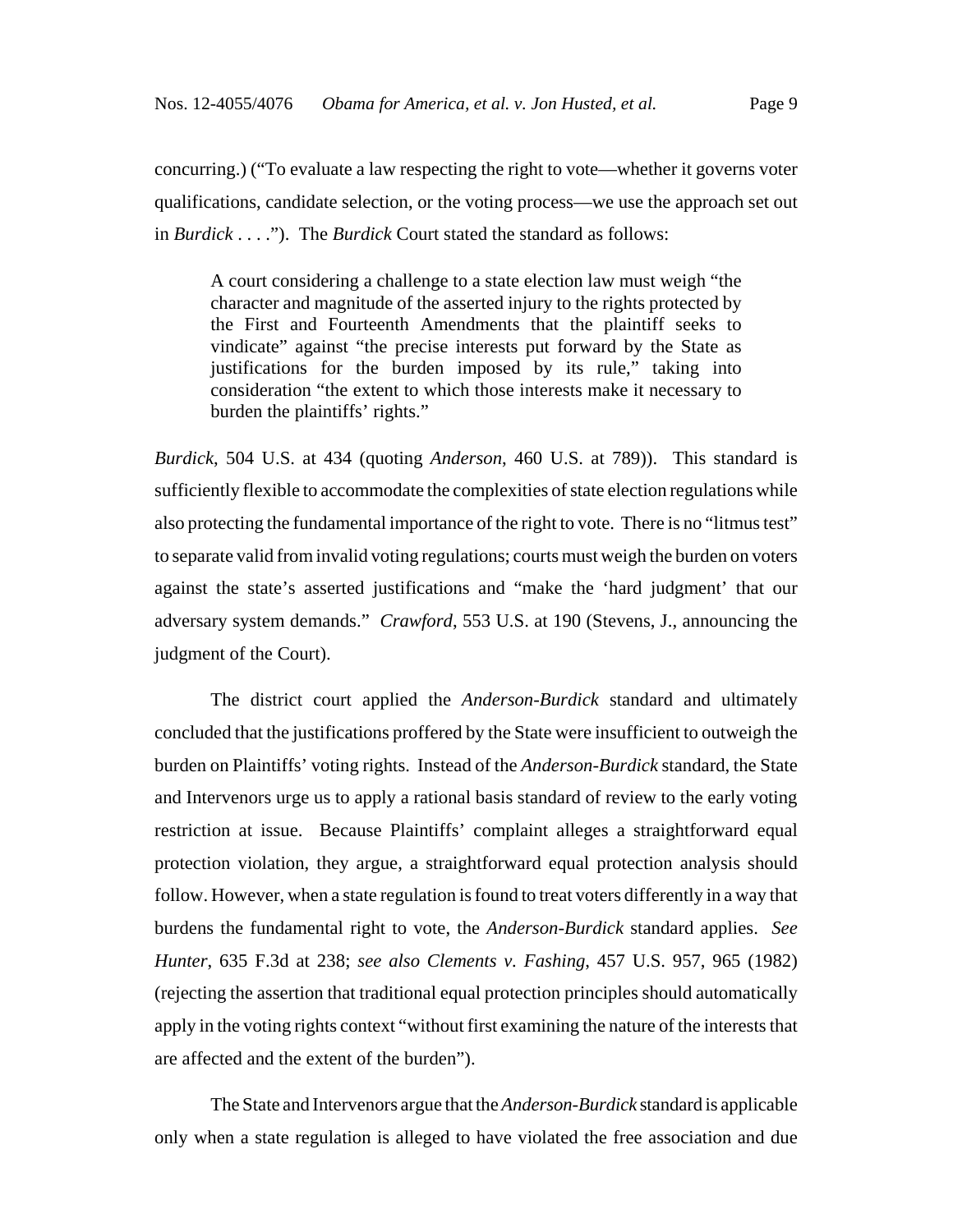process guarantees of the First and Fourteenth Amendments, not when a plaintiff alleges only an equal protection violation. The State seeks to disconnect and isolate these areas of constitutional law as they apply to voting rights, but its approach would create inflexible doctrinal silos. The Supreme Court in *Anderson* explicitly imported the analysis used in equal protection cases to evaluate voting rights challenges brought under the First Amendment, *see Anderson*, 460 U.S. at 786 n.7, thus creating a single standard for evaluating challenges to voting restrictions.**<sup>2</sup>** The Supreme Court confirmed this approach in *Crawford* by directly connecting its equal protection voting rights jurisprudence in *Harper v. Va. State Bd. of Elections*, 383 U.S. 663 (1966), with *Anderson* and *Burdick*, and finally applying the standard derived from those cases to a state statute allegedly burdening the right to vote. *See Crawford*, 553 U.S. 181, 189–91. Plaintiffs have demonstrated that their right to vote is unjustifiably burdened by the changes in Ohio's early voting regime.**<sup>3</sup>** The *Anderson-Burdick* standard therefore applies.

The State relies heavily on *McDonald v. Bd. of Election Comm'rs*, 394 U.S. 802 (1969), for the proposition that rational basis is the appropriate standard when a state denies absentee ballots to some citizens and not others. In *McDonald*, unsentenced Illinois inmates were denied access to absentee ballots because they were not among the categories of voters that were provided those ballots under Illinois law. *Id.* at 803. The Court applied a rational basis standard of review, reasoning that the state had not classified the inmates based on race or wealth, nor was there any evidence "in the record

**<sup>2</sup>** The *Anderson* Court stated that it based its "conclusions directly on the First and Fourteenth Amendments" and did not "engage in a separate Equal Protection Clause analysis." *Anderson*, 460 U.S. at 786 n.7. The Court did not need to conduct a separate equal protection analysis because it had already incorporated that analysis into its new "flexible standard." The Court continued, "We rely, however, on the analysis in a number of our prior election cases resting on the Equal Protection Clause of the Fourteenth Amendment." *Id.* (citing *Williams v. Rhodes*, 393 U.S. 23 (1968); *Bullock v. Carter*, 405 U.S. 134 (1972); *Lubin v. Panish*, 415 U.S. 709 (1974); *Ill. Elections Bd. v. Socialist Workers Party*, 440 U.S. 173 (1979)).

**<sup>3</sup>** Plaintiffs' complaint alleges that the State's disparate treatment of non-military voters burdens their fundamental right to vote, and that this burden violates equal protection. (*See* R. 1, Pls.' Compl., at ¶¶ 6, 12.) The State would presumably agree that if Plaintiffs had challenged the restriction based solely on the First Amendment, the *Anderson-Burdick* standard would apply. The State cannot escape that standard by asserting that not only does the restriction burden Plaintiffs' right to vote, but it also does so *disparately*.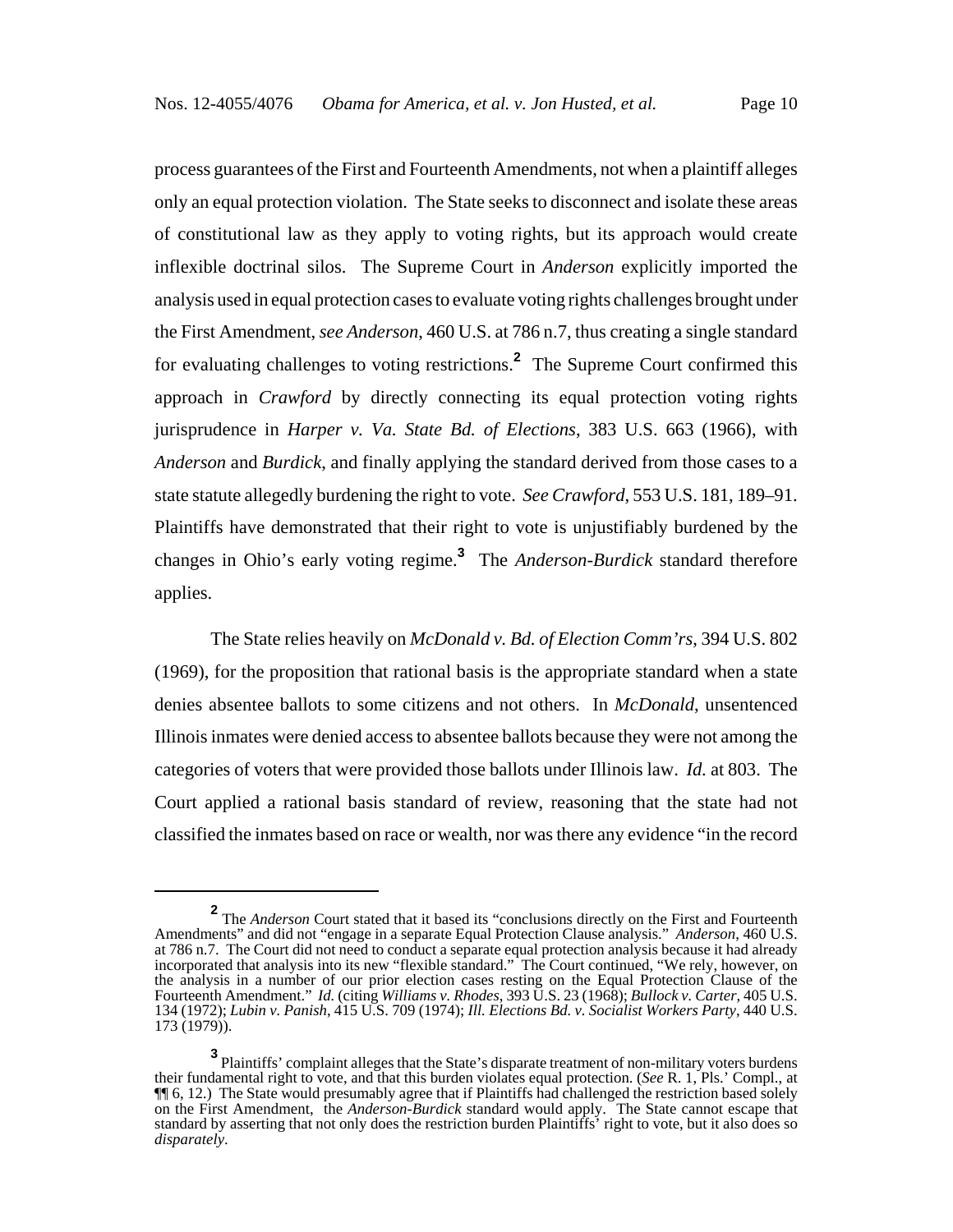to indicate that the Illinois statutory scheme has an impact on appellants' ability to exercise the fundamental right to vote." *Id.* at 807. The Court found no fundamental right to receive an absentee ballot as such, and stated, "[W]e cannot lightly assume, with nothing in the record to support such an assumption, that Illinois has in fact precluded appellants from voting." *Id.* at 808. The *McDonald* plaintiffs failed to make out a claim for heightened scrutiny because they had presented no evidence to support their allegation that they were being prevented from voting. *See O'Brien v. Skinner*, 414 U.S. 524, 529 (1974) ("Essentially the Court's disposition of the claims in *McDonald* rested on failure of proof."); *Goosby v. Osser*, 409 U.S. 512, 520–22 (finding that *McDonald* itself suggested a different result if plaintiffs had presented evidence that the state was effectively preventing them from voting).

On the contrary, Plaintiffs introduced extensive evidence that a significant number of Ohio voters will in fact be precluded from voting without the additional three days of in-person early voting. (*See, e.g.*, R. 34-32, Pls.' Ex. 28, at 2.) The district court credited statistical studies that estimated approximately 100,000 Ohio voters would choose to vote during the three-day period before Election Day, and that these voters are disproportionately "women, older, and of lower income and education attainment." 2012 WL 3765060, at \*3. The district court concluded that the burden on Plaintiffs was "particularly high" because their members, supporters, and constituents represent a large percentage of those who participated in early voting in past elections. *Id.* at 15. The State did not dispute the evidence presented by Plaintiffs, nor did it offer any evidence to contradict the district court's findings of fact. *Id.* Plaintiffs did not need to show that they were legally prohibited from voting, but only that "burdened voters have few alternate means of access to the ballot." *Citizens for Legislative Choice v. Miller*, 144 F.3d 916, 921 (6th Cir. 1998) (citing *Burdick*, 504 U.S. at 436–37).

The State argues that the burden on non-military voters is slight because they have "ample" other means to cast their ballots, including by requesting and mailing an absentee ballot, voting in person prior to the final weekend before Election Day, or on Election Day itself. However, the district court concluded that because early voters have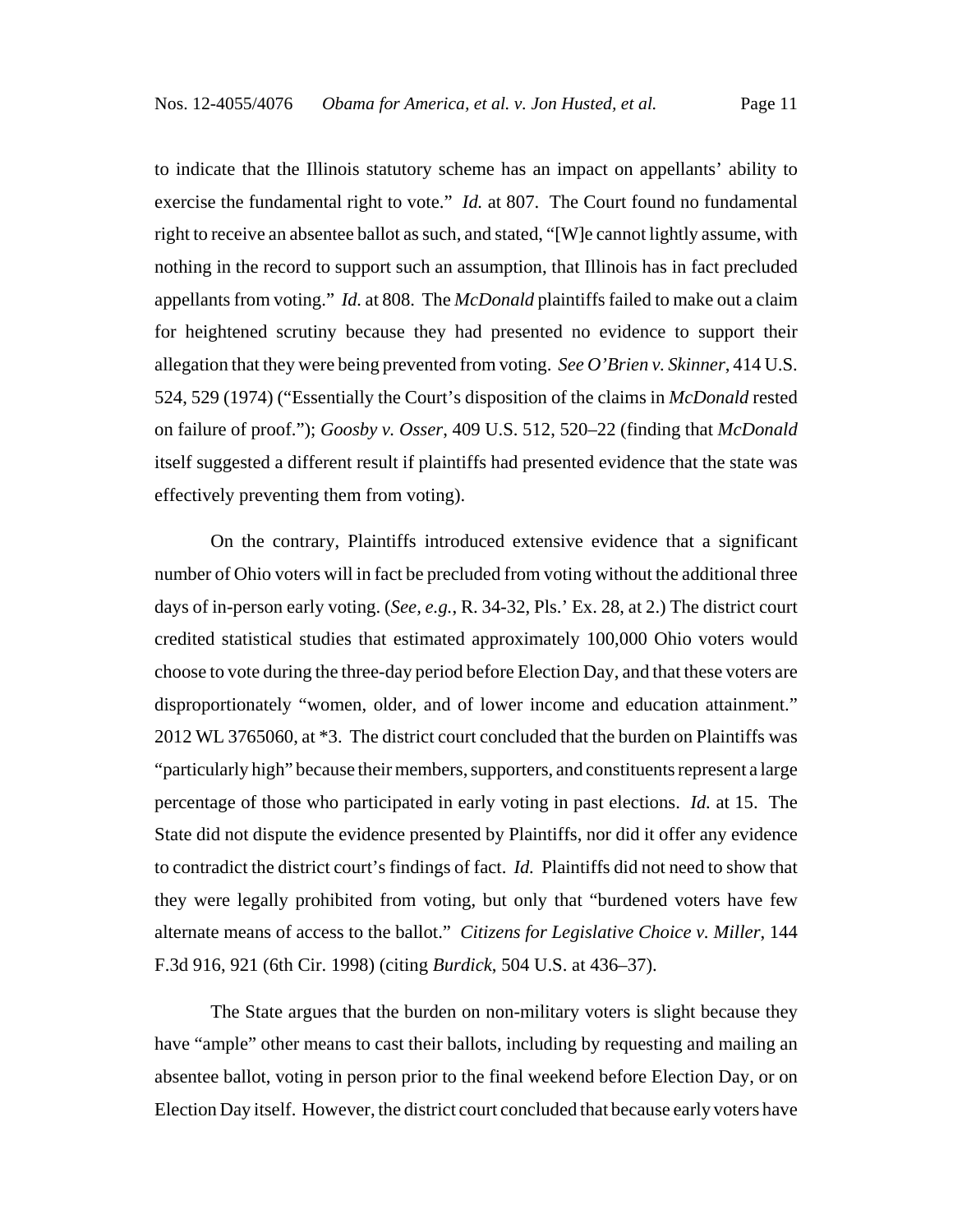disproportionately lower incomes and less education than election day voters, and because all evening and weekend voting hours prior to the final weekend were eliminated by Directive 2012-35, "thousands of voters who would have voted during those three days will not be able to exercise their right to cast a vote in person." 2012 WL 3765060, at  $*7$ . Based on the evidence in the record, this conclusion was not clearly erroneous. Because the district court found that Plaintiffs' right to vote was burdened, it properly applied the *Anderson-Burdick* standard.**<sup>4</sup>** Therefore, if Plaintiffs can show that the State's burden on their voting rights is not sufficiently justified, they are likely to succeed on their claim that the State has violated the Equal Protection Clause.

## **B. Ohio's Justifications**

The State offers two justifications for eliminating in-person early voting for nonmilitary voters during the three days before Election Day. First, it asserts that local county boards of elections are too busy preparing for Election Day to accommodate early voters after 6:00 p.m. on the Friday before the election. Second, the State claims that the unique challenges faced by military service members and their families justify maintaining in-person early voting for them but not for other Ohio voters.

The State correctly argues that its two justifications are relevant to two separate aspects of the equal protection analysis: the first justification—the burden on local boards of elections—should be considered in relation to the State's restriction of voting rights, while the second justification—the need to accommodate military voters and their families—should be considered in relation to the State's disparate treatment of military and non-military voters. *See* State's Br. 46 n.3. These two strands are part of the same equal protection analysis. If the State merely placed "nonsevere, nondiscriminatory restrictions" on all voters, the restrictions would survive if they could be sufficiently justified. *See Crawford*, 553 U.S. at 190 (discussing the application of the *Anderson-*

**<sup>4</sup>** Intervenors cite to several cases purportedly applying a rational basis standard to similar election regulations, but these cases were either decided before *Anderson* and *Burdick*, *see, e.g.*, *Prigmore v. Renfro*, 356 F. Supp. 427 (N.D. Ala. 1972), or dealt with generally applicable, nondiscriminatory election regulations, *see Gustafson v. Ill. State Bd. of Elections*, No. 06-C-1159, 2007 WL 2892667 (N.D. Ill. Sept. 30, 2007).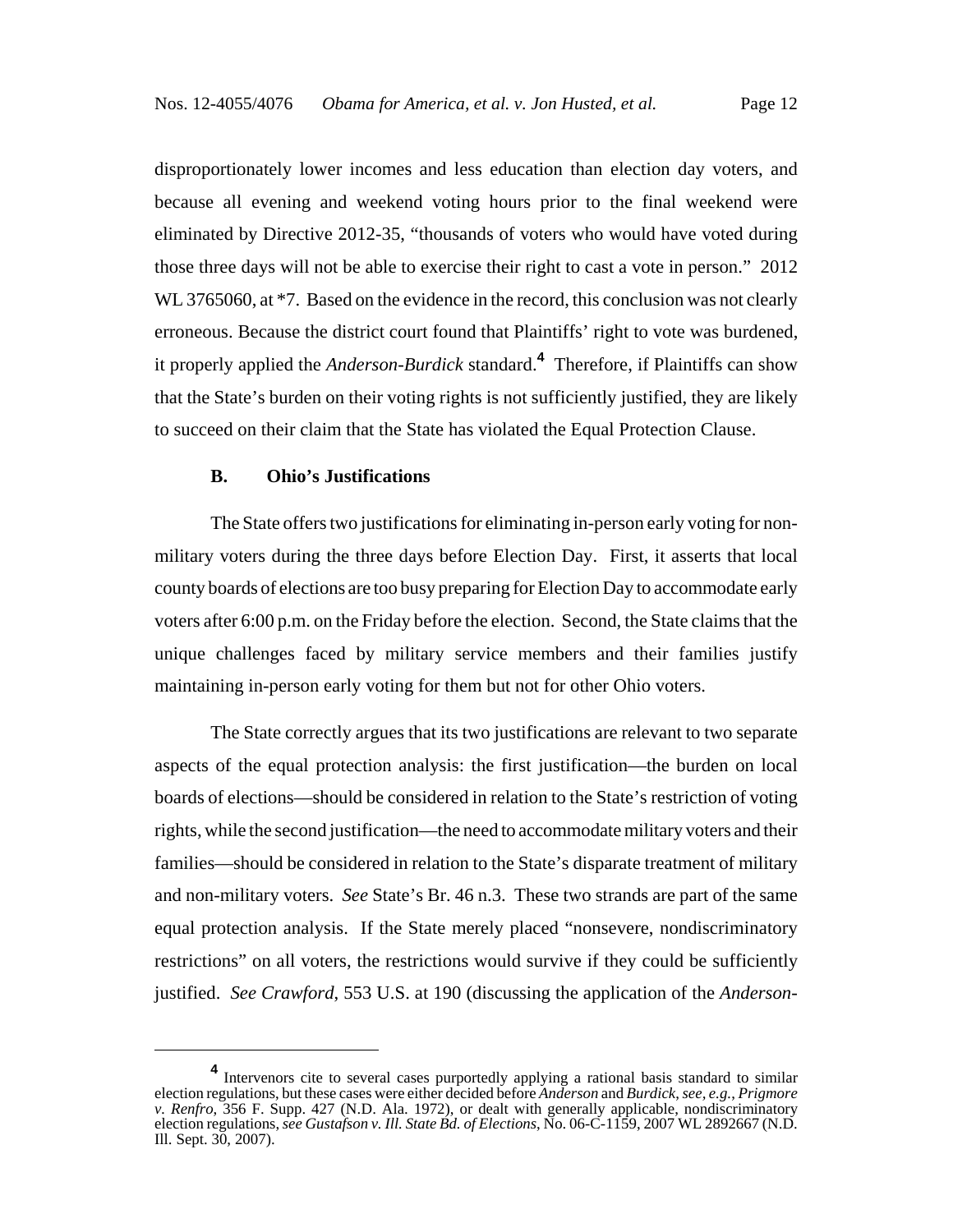*Burdick* standard to "reasonable, nondiscriminatory restrictions"). On the other hand, if the State merely classified voters disparately but placed no restrictions on their right to vote, the classification would survive if it had a rational basis. *See McDonald*, 394 U.S. at 807–09 (applying rational basis review where no burden on the right to vote was shown). However, the State has done both; it has classified voters disparately and has burdened their right to vote. Therefore, both justifications proffered by the State must be examined to determine whether the challenged statutory scheme violates equal protection. We will address each proposed justification in turn.

### **1. Burden on Local Boards of Elections**

The State contends that halting in-person early voting at 6:00 p.m. on the Friday before the election is necessary to give local county boards of elections enough time to prepare for Election Day. The State introduced the affidavit of Deputy Assistant Secretary of State Matthew Damschroder, who explained the myriad tasks that the boards must complete during the Saturday, Sunday, and Monday before the election. Among these duties are: (1) validating, scanning, and tabulating absentee ballots that have been cast in-person or received by mail prior to the final weekend, (2) securing all the necessary ballots, instruction cards, registration forms, and other materials for use by voters, (3) ensuring that each polling place has the proper voting equipment, tables, chairs, and signs, (4) ensuring that each polling place is accessible and making any temporary improvements that are necessary, such as installing ramps, (5) preparing the official lists of registered voters, including notations for those voters who have already requested absentee ballots, and (6) handling any last-minute issues that arise, including moving polling places and replacing poll workers who are suddenly unable to serve. (*See* R. 35-9, Defs.' Ex. 8, at 3.)

Granted, the list of responsibilities of the boards of elections is long, and the staff and volunteers who prepare for and administer elections undoubtedly have much to accomplish during the final few days before the election. But the State has shown no evidence indicating how this election will be more onerous than the numerous other elections that have been successfully administered in Ohio since early voting was put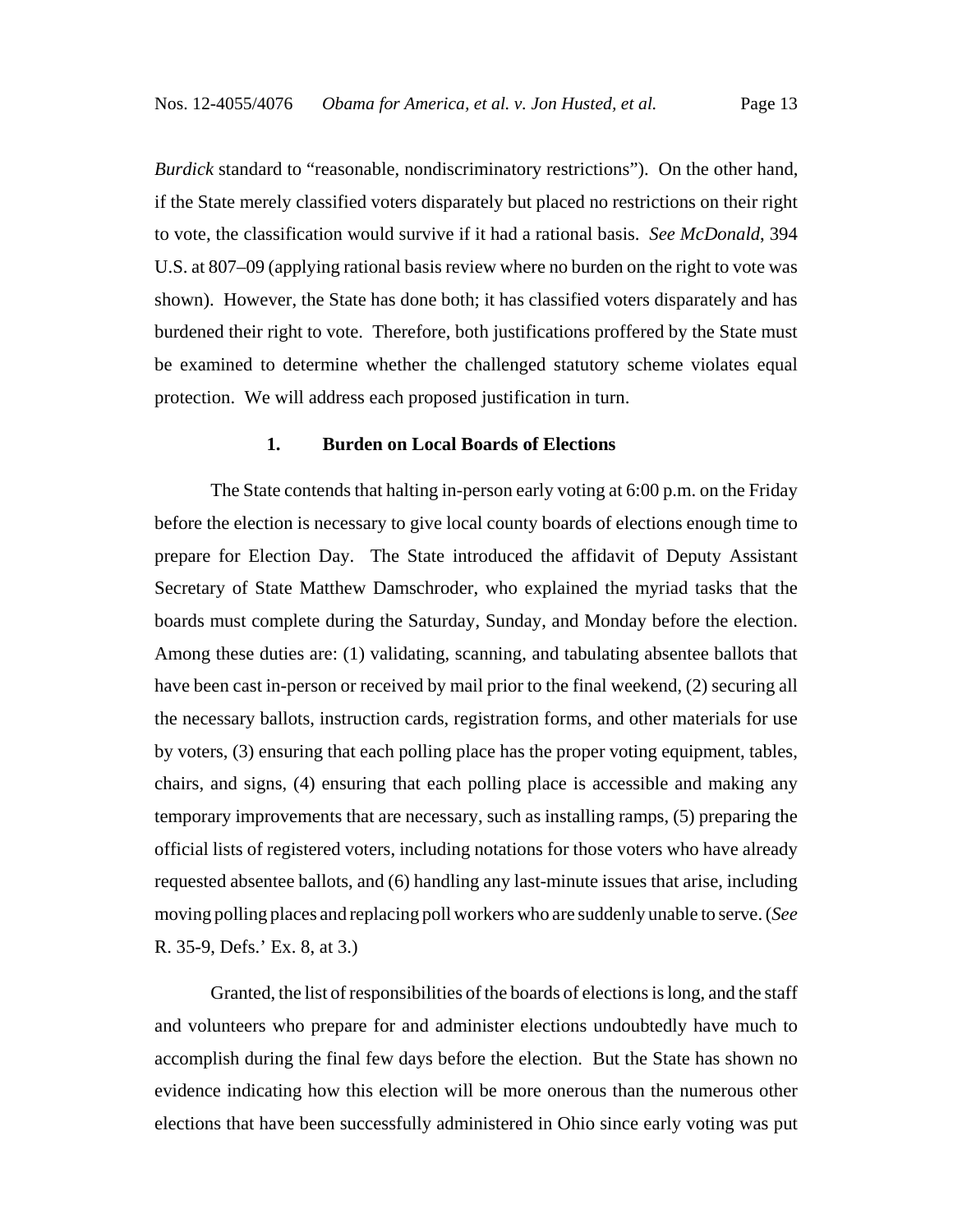into place in 2005. During that time, the Ohio boards of elections have effectively conducted a presidential election and a gubernatorial election, not to mention many other statewide and local elections, all while simultaneously handling in-person early voting during the three days prior to the election. The State has not shown that any problems arose as a result of the added responsibilities of administering early voting, and in fact, it seems that one of the primary motivations behind instituting early voting was to relieve local boards of the strain caused by all voters casting their ballots on a single day. *See League of Women Voters*, 548 F.3d at 477–78 (describing the many problems faced by voters during the November 2004 election in Ohio, including extremely long lines and wait-times on Election Day).

The district court considered evidence from several of Ohio's counties that contradicts the State's assertions. Ohio's most populous county, Cuyahoga County, asserted that maintaining in-person early voting would actually alleviate some of its burden by spreading out the demand for voting over more days, thus reducing lines and wait times at polling places on Election Day. Further evidence showed that several more Ohio counties have already allocated funding for early voting, thus allaying concerns about the financial hardship that early voting might cause. While these counties cannot speak for all of Ohio's counties, the State introduced no specific evidence to refute any of their assertions, nor has it suggested that the experience of these counties is unique.

Under the *Anderson-Burdick* standard, we must weigh "the character and magnitude of the asserted injury" against the "precise interests put forward by the State . . . taking into consideration the extent to which those interests make it *necessary* to burden the plaintiff's rights." *Burdick*, 504 U.S. at 434 (emphasis added). The State must propose an "interest sufficiently weighty to justify the limitation." *Norman v. Reed*, 502 U.S. 279, 288–89 (1992). The burden on Plaintiffs' voting rights is surely real, as the district court found, but the elimination of in-person early voting during the three-day period prior to the election does not absolutely prohibit early voters from voting. However, because early voters tend to be members of demographic groups that may be unable to vote on Election Day or during the workday at local boards of elections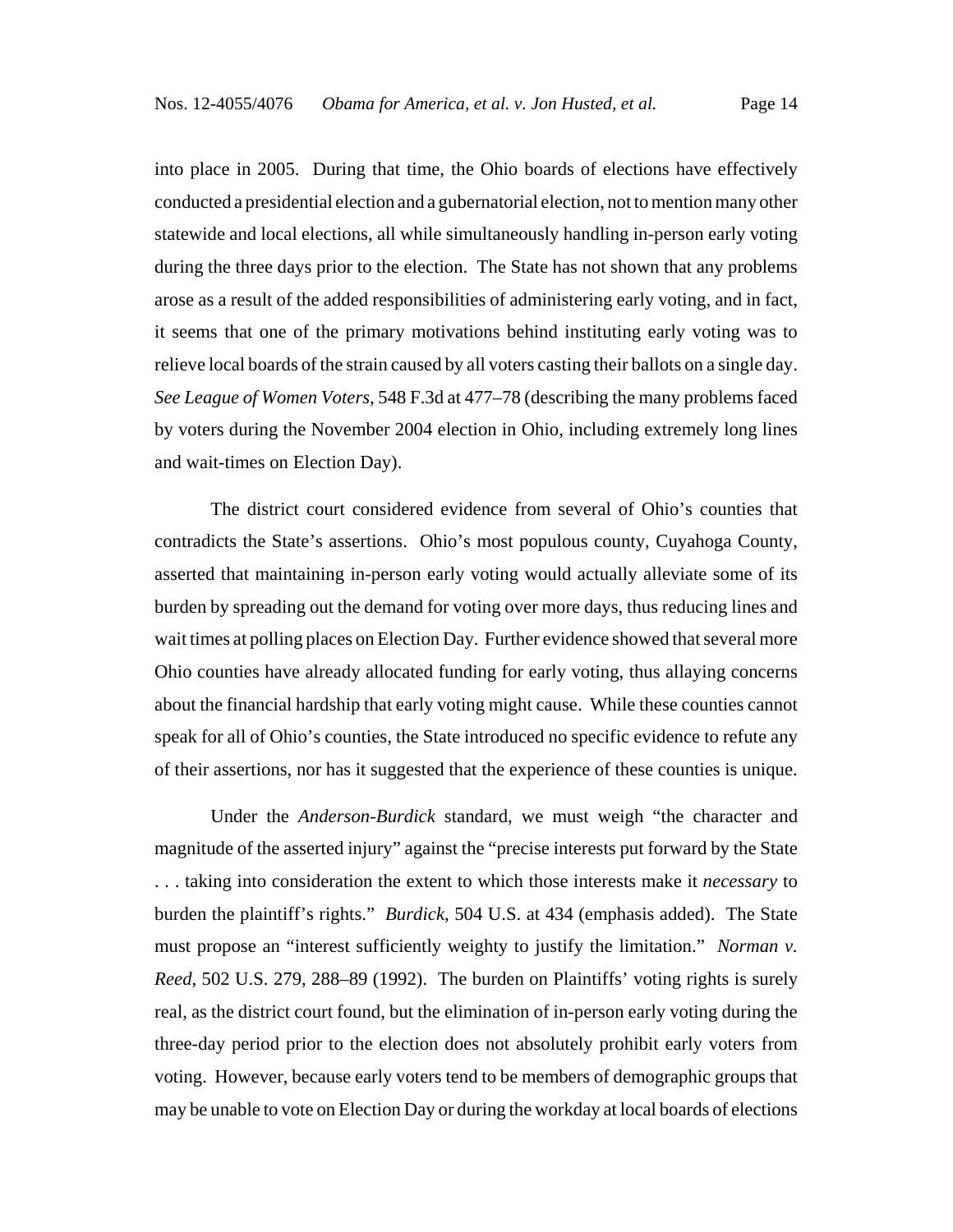because of work schedules, their ability to cast a ballot is impeded by Ohio's statutory scheme.<sup>6</sup> The burden on non-military Ohio voters is not severe, but neither is it slight.

The State's proffered interest in smooth election administration must be "sufficiently weighty" to justify the elimination of in-person early voting for nonmilitary voters during the three-day period in question. If the State had enacted a generally applicable, nondiscriminatory voting regulation that limited in-person early voting for all Ohio voters, its "important regulatory interests" would likely be sufficient to justify the restriction. *See Burdick*, 504 U.S. at 434. However, Ohio's statutory scheme is not generally applicable to all voters, nor is the State's justification sufficiently "important" to excuse the discriminatory burden it has placed on some but not all Ohio voters. The State advances only a vague interest in the smooth functioning of local boards of elections. The State simply indicates that allowing in-person early voting, as was done in the past, "*could* make it much more difficult for the boards of elections to prepare for Election Day." (R. 35-9, Defs.' Ex. 8, at 3 (emphasis added).) With no evidence that local boards of elections have struggled to cope with early voting in the past, no evidence that they may struggle to do so during the November 2012 election, and faced with several of those very local boards in opposition to its claims, the State has not shown that its regulatory interest in smooth election administration is "important," much less "sufficiently weighty" to justify the burden it has placed on nonmilitary Ohio voters.

# **2. Unique Challenges to Military Service Members and Their Families**

The State's asserted goal of accommodating the unique situation of members of the military, who may be called away at a moment's notice in service to the nation, is certainly a worthy and commendable goal. However, while there is a compelling reason to provide more opportunities for military voters to cast their ballots, there is no

**<sup>6</sup>** The Equal Protection Clause permits states to enact neutrally applicable laws, even if the impact of those laws falls disproportionately on a subset of the population. *See, e.g.*, *Crawford*, 553 U.S. at 207 (Scalia, J., concurring) (citing *Washington v. Davis*, 426 U.S. 229, 248 (1976)). However, Ohio's statutory scheme is self-evidently not neutrally applicable; it restricts the rights of some voters and not others.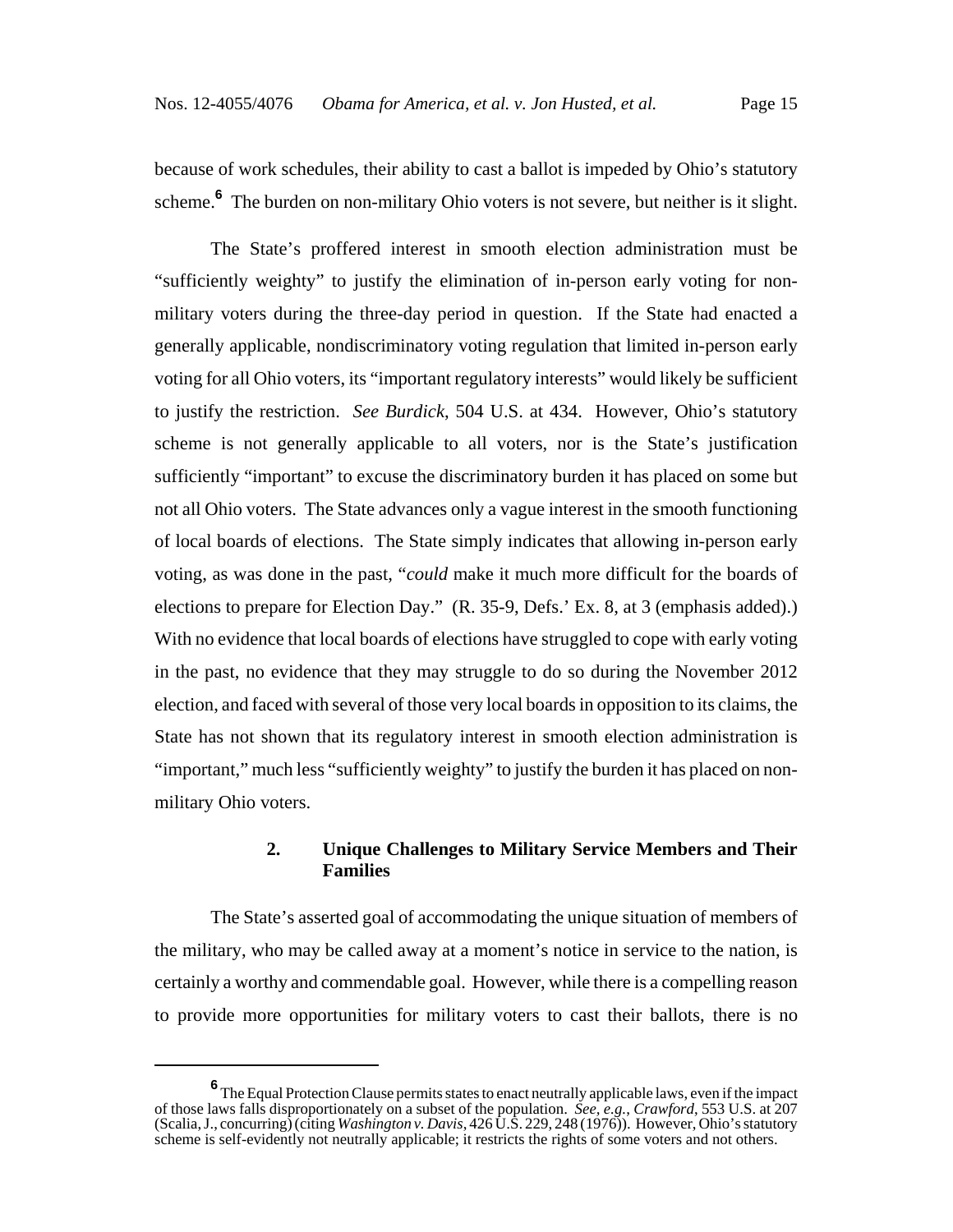corresponding satisfactory reason to prevent non-military voters from casting their ballots as well.

Federal and state law makes numerous exceptions and special accommodations for members of the military, within the voting context and without, and no one argues that these exceptions are somehow constitutionally suspect. By and large, these statutes and regulations—from UOCAVA and the MOVE Act to the Uniformed Services Employment and Reemployment Act—are based on highly relevant distinctions between service members and the civilian population, and they confer benefits accordingly. For example, UOCAVA's accommodations for military and overseas voters are based almost entirely on the difficulties that arise from being physically located outside the United States. To address communication difficulties, Ohio law permits absent military and overseas voters to request an absentee ballot by mail, fax, email, or in person, while other voters may only do so by mail or in person. Ohio Rev. Code. §§ 3509.03, 3509.05, 3511.04. To account for inconsistencies and delays in foreign mail systems, UOCAVA, as amended by the MOVE Act, requires states to provide absentee ballots to absent military and overseas voters at least 45 days prior to an election. 42 U.S.C. § 1973ff-1(a)(8). These special accommodations are tailored to address the problems that arise from being overseas.

Providing more time for military and overseas voters to cast their ballots inperson is not a response to the problem of these voters being absent, because absent voters obviously cannot cast ballots in person. Rather, the State argues that these voters need more time to vote early because they could be called away from the jurisdiction in an emergency with little notice. (*See* R. 35-8, Defs.' Ex. 7; R. 35-10, Defs.' Ex. 9.) We acknowledge the difficult circumstances of members of the military and their families, who constantly face the possibility of a sudden and unexpected deployment, and we admire their dedication and sacrifice. For that reason, Ohio's commitment to providing as many opportunities as possible for service members and their families to vote early is laudable. However, the State has offered no justification for not providing similarly situated voters those same opportunities. *See S.S. v. E. Ky. Univ.*, 532 F.3d 445, 457 (6th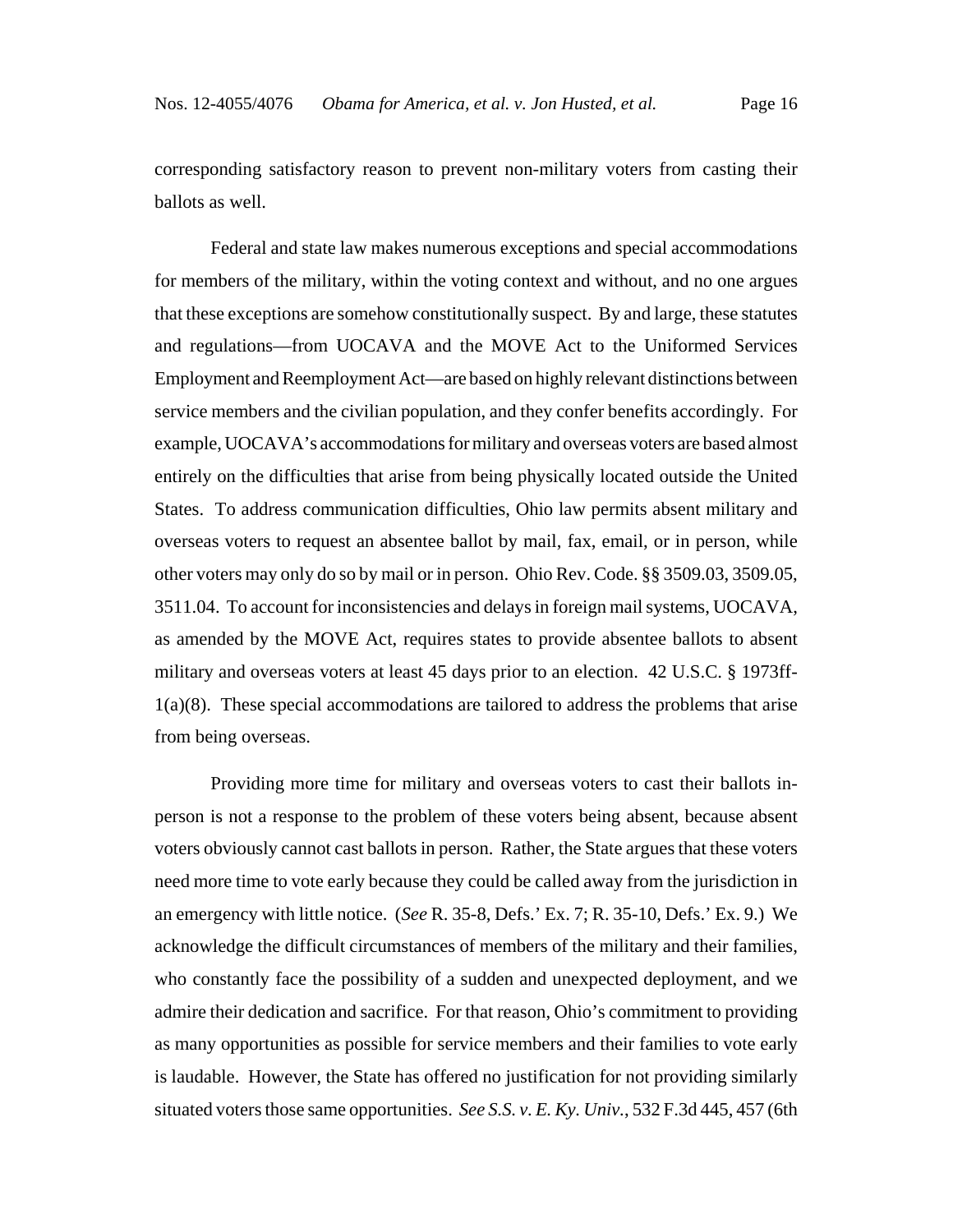Cir. 2008) ("In essence, a State must 'treat similarly situated individuals in a similar manner.'" (quoting *Buchanan v. City of Bolivar*, 99 F.3d 1352, 1360 (6th Cir. 1996)).

The State asserts that military and overseas voters are not similarly situated to other Ohio voters for equal protection purposes. "The Equal Protection Clause does not forbid classifications. It simply keeps governmental decisionmakers from treating differently persons who are in all *relevant* respects alike." *Nordlinger v. Hahn*, 505 U.S. 1, 10 (1992) (emphasis added); *see also TriHealth, Inc. v. Bd. of Comm'rs*, 430 F.3d 783, 790 (6th Cir. 2005) (finding that two groups of hospitals were not similarly situated for equal protection purposes because "they differ[ed] in several material respects"). In many respects, absent military and overseas voters are not similarly situated to other Ohio voters. Typically, their absence from the country is the factor that makes them distinct, and this is reflected in the exceptions and special accommodations afforded to these voters under federal and state law.

With respect to in-person early voting, however, there is no relevant distinction between the two groups. The State argues that military voters need extra early voting time because they could be suddenly deployed. But any voter could be suddenly called away and prevented from voting on Election Day. At any time, personal contingencies like medical emergencies or sudden business trips could arise, and police officers, firefighters and other first responders could be suddenly called to serve at a moment's notice. There is no reason to provide these voters with fewer opportunities to vote than military voters, particularly when there is no evidence that local boards of elections will be unable to cope with more early voters. While we readily acknowledge the need to provide military voters more time to vote, we see no corresponding justification for giving others less time.

The State and Intervenors worry about the logical extensions and practical implications of Plaintiffs' position. If states are forced to provide the same accommodations to every voter that they currently provide to military and overseas voters, such as added flexibility and extra time, states may simply eliminate these special accommodations altogether. (*See* R. 35-10, Defs.' Ex. 9, at 5.) However, virtually all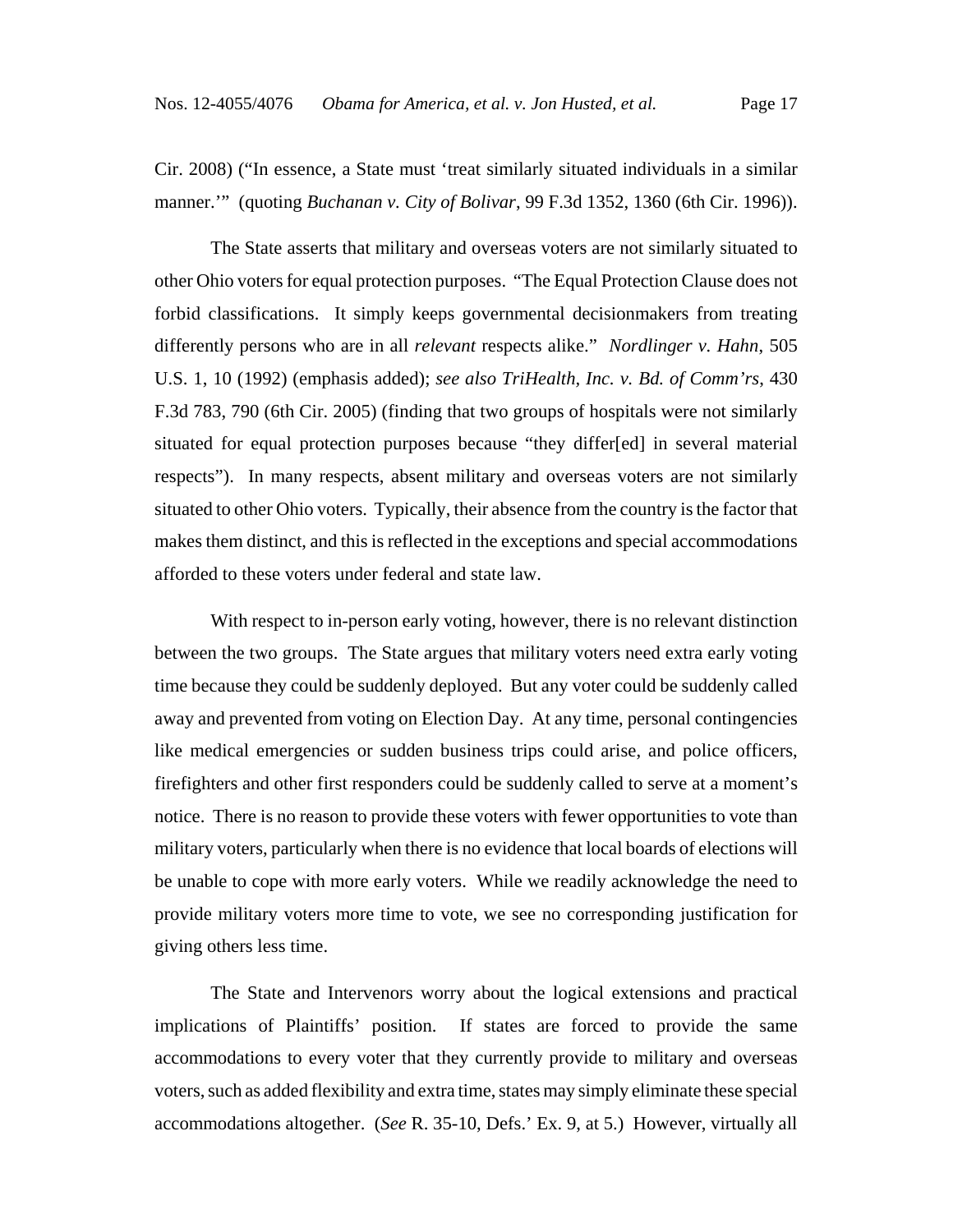of the special voting provisions in federal and Ohio law address problems that arise when military and overseas voters are *absent* from their voting jurisdictions. *See Doe v. Walker*, 746 F. Supp. 2d 667, 670–71 (D. Md. 2010) (describing the purpose of the MOVE Act as facilitating the receiving and sending of absentee ballots from overseas). They are not similarly situated to all other voters in this respect, and states are justified in accommodating their particular needs. With respect to in-person voting, the two groups are similarly situated, and the State has not shown that it would be burdensome to extend early voting to all voters. Its argument to the contrary is not borne out by the evidence. *See supra* Part II.B.1.

Equally worrisome would be the result if states were permitted to pick and choose among groups of similarly situated voters to dole out special voting privileges. Partisan state legislatures could give extra early voting time to groups that traditionally support the party in power and impose corresponding burdens on the other party's core constituents. *See Clingman v. Beaver*, 544 U.S. 581, 603 (2005) (O'Connor, J., concurring) ("[P]articularly where [voting restrictions] have discriminatory effects, there is increasing cause for concern that those in power may be using electoral rules to erect barriers to electoral competition."). To avoid this dangerous result, courts must carefully weigh the asserted injury against the "precise interests" proffered by the State. *Burdick*, 504 U.S. at 434. Although the State argues that it has justifiably given more early voting time to military and overseas voters, in fact, the time available to those voters has not changed and will not be affected by the district court's order. Rather, the State must show that its decision to reduce the early voting time of non-military voters is justified by a "sufficiently weighty" interest. The State has proposed no interest which would justify reducing the opportunity to vote by a considerable segment of the voting population.

Having found that neither interest proposed by the State is sufficient to justify the limitation on in-person early voting imposed on all non-military Ohio voters, we find that Plaintiffs are likely to succeed on their claim that Ohio Rev. Code § 3509.03, as implemented by the Ohio Secretary of State, violates the Equal Protection Clause.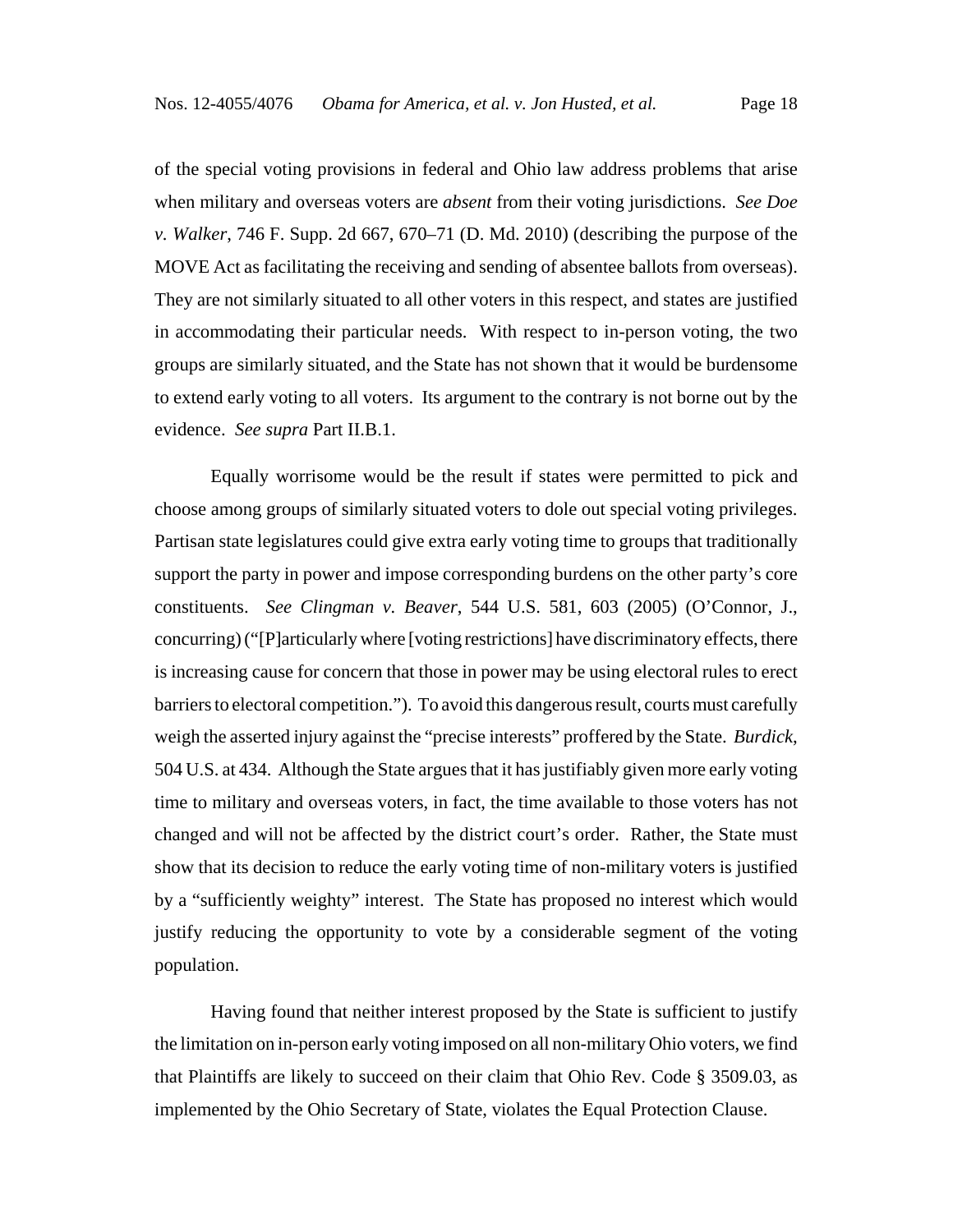# **III. Equitable Factors**

When a party seeks a preliminary injunction on the basis of a potential constitutional violation, "the likelihood of success on the merits often will be the determinative factor." *Jones v. Caruso*, 569 F.3d 258, 265 (6th Cir. 2009). We have concluded that Plaintiffs are likely to succeed on the merits of their equal protection challenge, but we nevertheless address the remaining three factors of the preliminary injunction test. "A plaintiff seeking a preliminary injunction must establish that he is likely to succeed on the merits, that he is likely to suffer irreparable harm in the absence of preliminary relief, that the balance of equities tips in his favor, and that an injunction is in the public interest." *Winter*, 555 U.S. at 20. The equitable factors of the preliminary injunction test also weigh in favor of granting the preliminary injunction.

Plaintiffs, their members and constituents, and all non-military Ohio voters would be irreparably injured absent a preliminary injunction. "A plaintiff's harm from the denial of a preliminary injunction is irreparable if it is not fully compensable by monetary damages." *Tenke Corp.*, 511 F.3d at 550. When constitutional rights are threatened or impaired, irreparable injury is presumed. *See ACLU of Ky. v. McCreary County, Ky.*, 354 F.3d 438, 445 (6th Cir. 2003). A restriction on the fundamental right to vote therefore constitutes irreparable injury. *See Williams v. Salerno*, 792 F.2d 323, 326 (2d Cir. 1986) (finding that the denial of the right to vote is "irreparable harm").

The balance of equities and the public interest also weigh in Plaintiff's favor. The burden on non-military Ohio voters' ability to cast ballots, particularly when many of those voters will likely be unable to vote on Election Day or during the day at local boards of elections because of work schedules, outweighs any corresponding burden on the State, which has not shown that local boards will be unable to cope with three extra days of in-person early voting—as they have successfully done in past elections. While states have "a strong interest in their ability to enforce state election law requirements," *Hunter*, 635 F.3d at 244, the public has a "strong interest in exercising the 'fundamental political right' to vote." *Purcell v. Gonzalez*, 549 U.S. 1, 4 (2006) (quoting *Dunn*, 405 U.S. at 336). "That interest is best served by favoring enfranchisement and ensuring that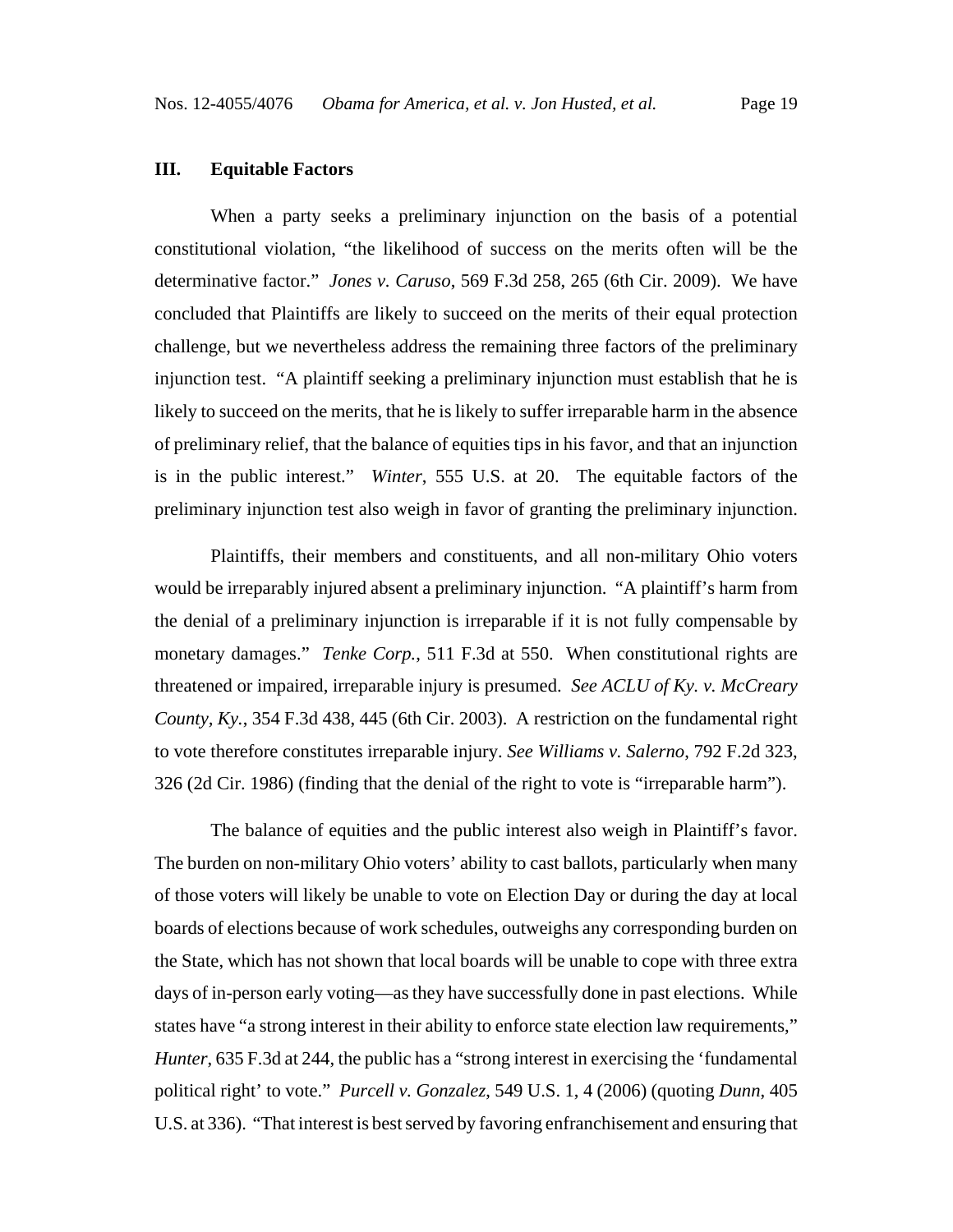qualified voters' exercise of their right to vote is successful." *Hunter*, 635 F.3d at 244. The public interest therefore favors permitting as many qualified voters to vote as possible. Because the district court properly found that the equitable factors favor Plaintiffs, its decision to issue a preliminary injunction was appropriate.

## **IV. District Court's Remedy**

The State argues that the district court's remedy was overbroad because it could be read to affirmatively require the State to mandate early voting hours during the threeday period prior to the election. We do not read the district court's order in this way. The order clearly restores the *status quo ante*, returning discretion to local boards of elections to allow all Ohio voters to vote during Saturday, November 3, 2012; Sunday, November 4, 2012; and Monday, November 5, 2012. Because Ohio Rev. Code § 3509.03 is unconstitutional to the extent that it prohibits non-military voters from voting during this period, the State is enjoined from preventing those voters from participating in early voting. But the State is not affirmatively required to order the boards to be open for early voting. Under the district court's order, the boards have discretion, just as they had before the enactment of § 3509.03. The district court's remedy was therefore appropriate.

# **CONCLUSION**

For the foregoing reasons, we **AFFIRM** the district court's order granting a preliminary injunction.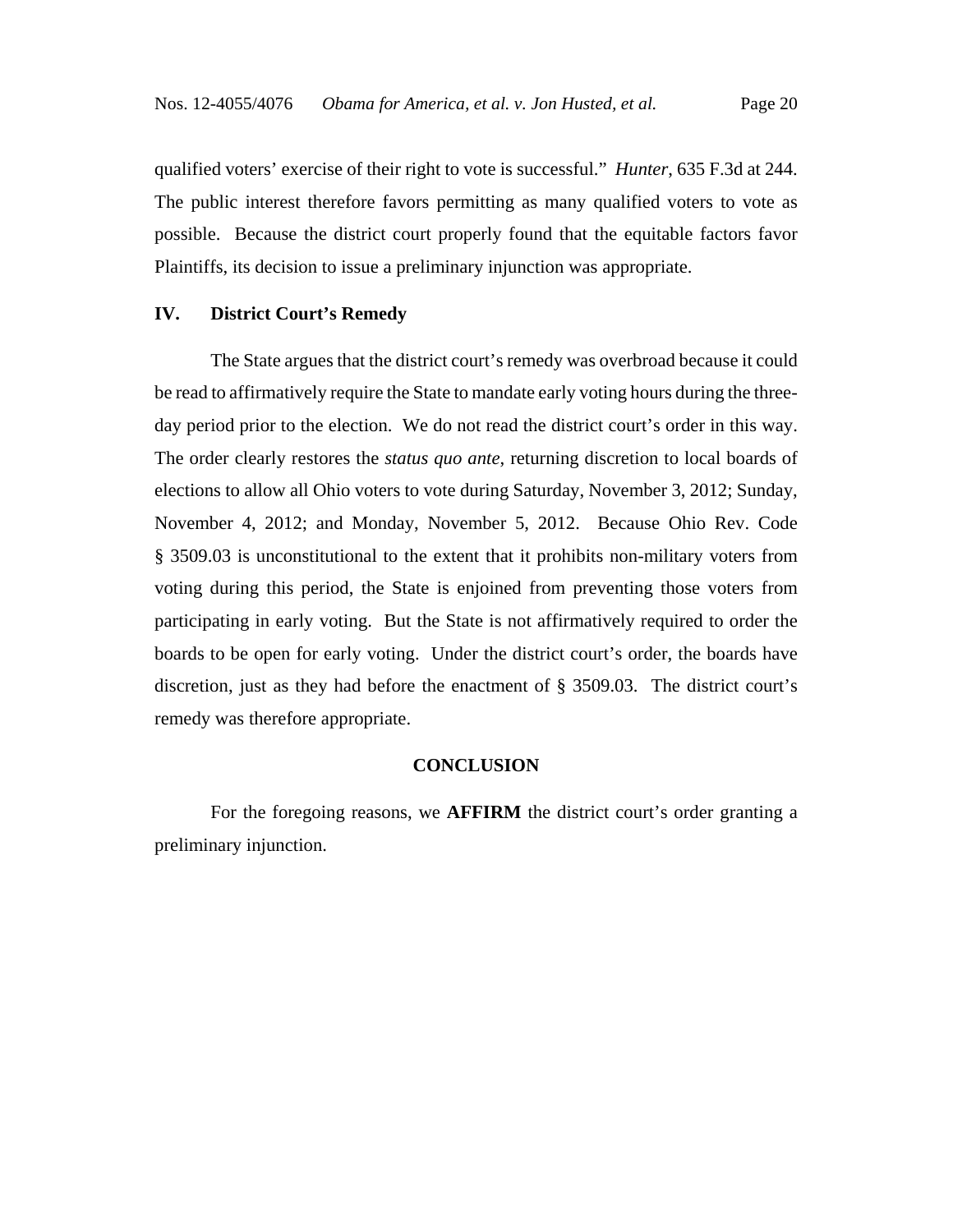# **CONCURRING IN PART, DISSENTING IN PART \_\_\_\_\_\_\_\_\_\_\_\_\_\_\_\_\_\_\_\_\_\_\_\_\_\_\_\_\_\_\_\_\_\_\_\_\_\_\_\_\_\_\_\_\_\_\_\_\_\_**

**\_\_\_\_\_\_\_\_\_\_\_\_\_\_\_\_\_\_\_\_\_\_\_\_\_\_\_\_\_\_\_\_\_\_\_\_\_\_\_\_\_\_\_\_\_\_\_\_\_\_**

HELENE N. WHITE, Circuit Judge (concurring in part and dissenting in part). Except with respect to the remedy, I join in the affirmance but arrive there by a different route.

### **I**

First, I think it clear that the elimination of non-UOCAVA voters' access to inperson absentee ballots after 6 p.m. the Friday before the election was not a fluke, but rather the considered intent of a majority of Ohio's legislators.

# **A**

In enacting H.B. 194<sup>1</sup> and H.B. 224<sup>2</sup> the Ohio General Assembly attempted to treat all voters equally by imposing a uniform in-person absentee-voter deadline. H.B. 194 included a new section,  $3509.01(B)(3)$ ,<sup>3</sup> imposing the 6 p.m. Friday deadline for inperson absentee voters, but neglected to amend parallel sections 3509.03(I) and 3511.02(C)(12), which permitted non-UOCAVA and UOCAVA voters to obtain and submit in-person absentee ballots at their local election boards until the close of regular business the day before election day (PID 418-19, 421, 436). The prior statute also contained a provision that applied only to UOCAVA voters, section 3511.10, allowing them to obtain and vote by in-person absentee ballot until the polls close on election day. The legislature apparently caught this provision, and amended that section in H.B. 194, placing UOCAVA voters on the same footing as non-UOCAVA voters by allowing them in-person absentee-voting "during the time that absent voter's ballots may be cast in person before an election." (PID 441) After the legislature realized that it had failed to

**<sup>1</sup>** Amended Substitute House Bill Number 194, 2011 Ohio Laws 40.

**<sup>2</sup>** Amended Substitute House Bill Number 224, 2011 Ohio Laws 46.

**<sup>3</sup>** Ohio Rev. Code § 3509.01(B)(3).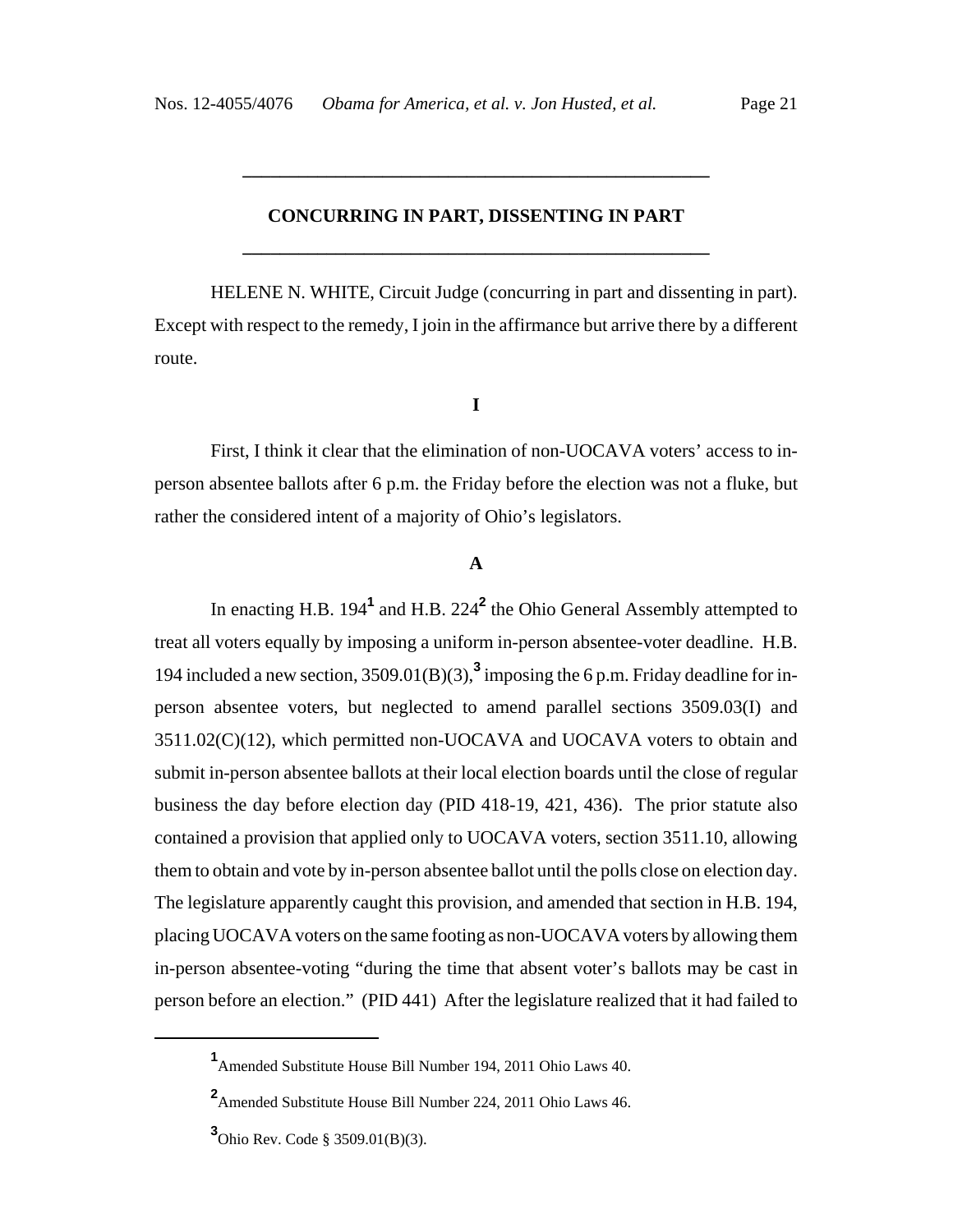amend existing provisions that permitted voters to obtain and vote by in-person absentee ballots through the Monday before election day, it passed H.B. 224 by unanimous vote and amended sections  $3509.03(I)$  and  $3511.02(C)(12)$  to make all deadlines uniform (PID 580, 590, 974, 993). Thus, the combined effect of H.B. 194 and H.B. 224 was to eliminate weekend voting for everyone; the only difference between UOCAVA and non-UOCAVA voters was that for non-UOCAVA voters only one section of the prior law required amendment, and for UOCAVA voters two sections required amendment, one of which was amended by H.B. 194 and the other by H.B. 224. When H.B. 194 was stayed by the referendum certification and later repealed by S.B. 295,<sup>4</sup> the provision of H.B. 194 that added the Friday 6 p.m. deadline was no longer effective, but the original versions of sections 3509.03(I) and 3511.02(C)(12) had been amended by H.B. 224 to reflect the Friday deadline, and the effect of that statute was not suspended. Further, the amendment to section 3511.10 that had made UOCAVA absentee-voting hours consistent with the new Friday deadline was also suspended, resulting in the reinstatement of the language allowing UOCAVA absentee-voting through election day and a conflict between the two provisions relating to UOCAVA voters — the original version providing for in-person absentee voting until the polls close, and the H.B. 224 deadline that corresponded to the same H.B. 224 non-UOCAVA deadline of 6 p.m. Friday (PID 791-93, 804-05, 809-10).

When considering H.B. 295, the legislature understood that sections 3509.03(I) and 3511.02(C)(12) had been amended by H.B. 224, not H.B. 194, and debated whether to repeal H.B. 224 as well. The vote was divided along party lines. Thus, notwithstanding assertions to the contrary, there is no question that the failure to repeal H.B. 224 at the same time H.B. 194 was repealed was not inadvertent. That is, the legislature knew that the net effect of repealing H.B. 194 and enacting S.B. 295 would be that the Friday deadlines of H.B. 224 would survive the repeal of H.B. 194. It is less clear, however, whether the legislature was aware that another provision of the former statute, section 3511.10, had not been amended by H.B. 224, but by H.B. 194, and

**<sup>4</sup>** Substitute Senate Bill Number 295, 2012 Ohio Laws 105.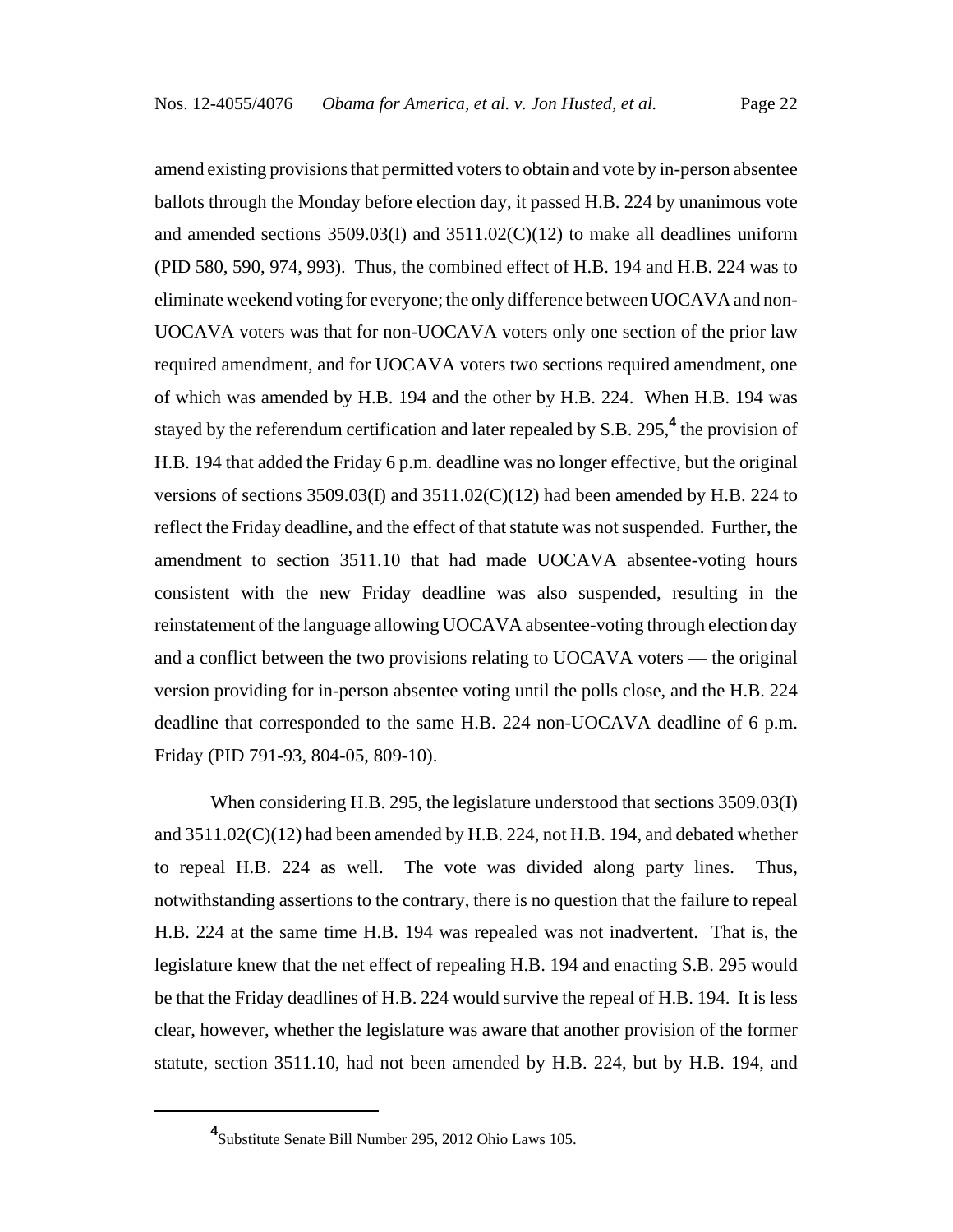therefore that provision would continue in its unamended state and provide for a conflicting end-of-election-day deadline for in-person absentee voting by UOCAVA voters (PID 809-10).

### **B**

Section 3509.03(I) ends in-person non-UOCAVA absentee voting at 6 p.m. the Friday before election day. It is silent regarding all other hours and days for in-person absentee voting once voting begins, except that section 3501.10(B) requires election offices to remain open until 9 p.m. on the last day of registration. The statute does not prohibit a county board of elections from permitting in-person absentee voting in the evenings or during the weekends preceding the final pre-election-day weekend. Nevertheless, Secretary Husted issued a directive setting mandatory hours and forbidding local elections offices from maintaining night and weekend hours for non-UOCAVA voters.**<sup>5</sup>** This directive is incorporated in the voting restrictions plaintiffs challenge and the court ruled unconstitutional. Therefore, I consider both section 3509.03(I) and the Secretary's directive in considering the burden on non-UOCAVA voters.

### **II**

There is no constitutional right to an absentee ballot. This is made clear in *McDonald v. Board of Election Commissioners*, 394 U.S. 802 (1969), *Prigmore v. Renfro*, 356 F. Supp. 427 (N.D. Ala. 1972), *summ. aff'd*, 410 U.S. 919 (1973), *O'Brien v. Skinner*, 414 U.S. 524 (1974), and *Goosby v. Osser*, 409 U.S. 512 (1973). The

**<sup>5</sup>** Secretary Husted directed all counties to adopt the following regular business hours:

<sup>• 8:00</sup> a.m. to 5:00 p.m., Tuesday through Friday, from October 2, 2012 through October 5, 2012;

<sup>• 8:00</sup> a.m. to 9:00 p.m., Tuesday, October 9, 2012; [mandated by Section 3501.10(B)]

<sup>• 8:00</sup> a.m. to 5:00 p.m., Wednesday through Friday, from October 10, 2012 through October 12, 2012;

<sup>• 8:00</sup> a.m. to 5:00 p.m., Monday through Friday, from October 15, 2012 through October 19, 2012;

<sup>• 8:00</sup> a.m. to 7:00 p.m., Monday through Friday, from October 22, 2012 through October 26, 2012;

<sup>• 8:00</sup> a.m. to 7:00 p.m., Monday through Thursday, [from] October 29, 2012 through November 1, 2012; and

<sup>• 8:00</sup> a.m. to 6:00 p.m., Friday, November 2, 2012.

Directive 2012-35 (PID 1481) (internal footnotes omitted). Any voter in line at the end of these regular business hours must be permitted to make his or her application and vote. *Id*.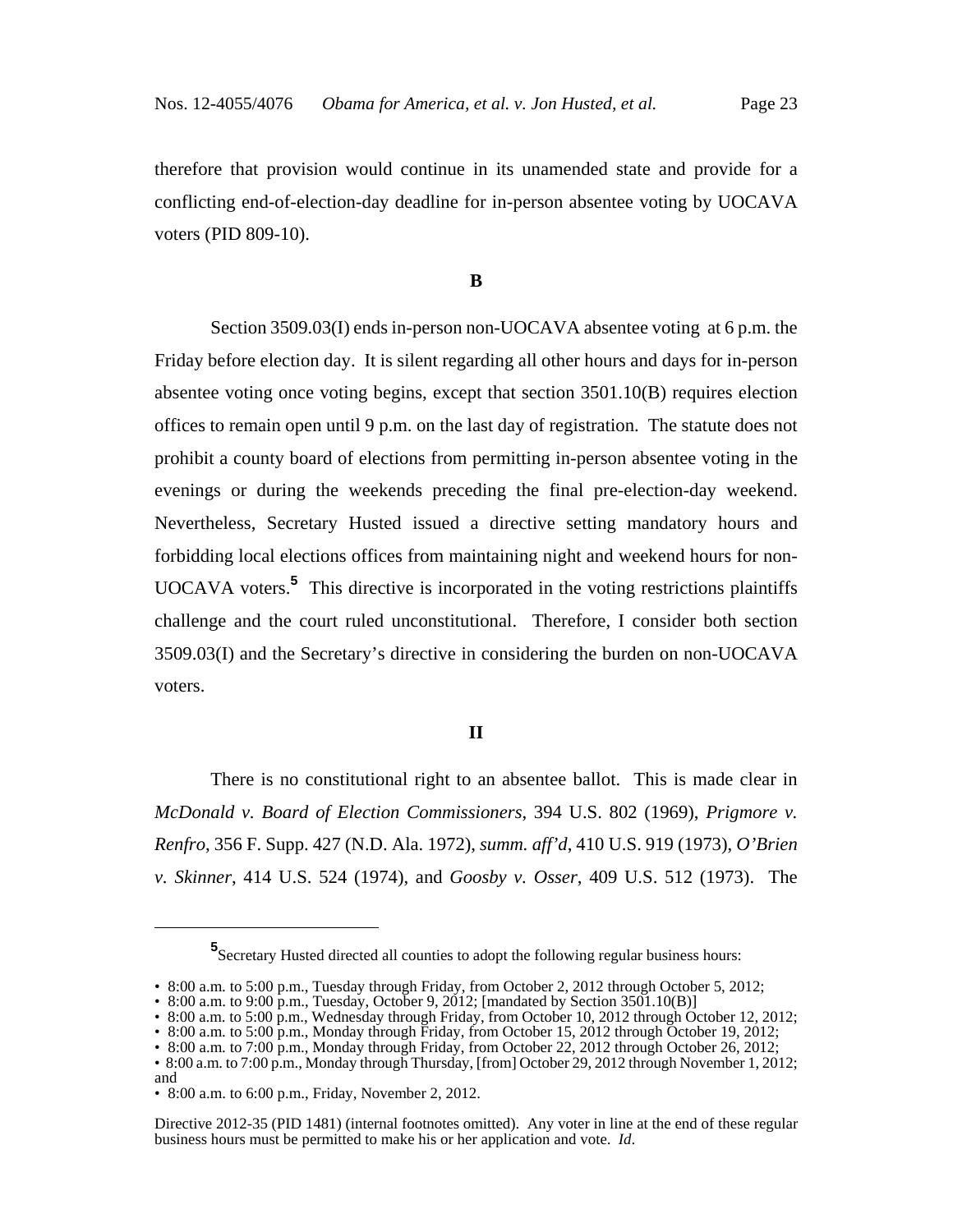Constitution protects the right to vote, and it is only when there is no alternative vehicle for voting that the Supreme Court has found a right to an absentee ballot. *Compare Skinner*, 414 U.S. at 529-31 *and Goosby*, 409 U.S. at 519-23 *with McDonald*, 394 U.S. at 807-09 *and Prigmore*, 356 F. Supp. 427. These absentee-ballot cases applied the rational-basis test to claims of entitlement to an absentee ballot as well as to equal protection challenges based on differentiations between voters with regard to absentee ballots, and recognized the state interest in regulating elections. One may understandably ask, then, how Ohio's restrictions on in-person absentee voting can violate the Constitution. For me, the answer is that the Supreme Court has since applied the *Anderson/Burdick*<sup>6</sup> balancing test in evaluating a state's interest in the regulation of elections, and that in applying that test, it is proper to look at the facts on the ground in Ohio.

### **III**

The instant case raises several preliminary questions that affect the result. The first is which standard governs our consideration of plaintiffs' claims—the rational-basis test employed in the absentee-ballot cases, or the more recent *Anderson/Burdick* balancing test, which weighs the burden on the right to vote against the state's important regulatory interests. The Supreme Court has not decided an absentee-ballot case since the *Anderson/Burdick* test was announced, but two circuit courts have, and both applied the balancing test. In *Price v. New York State Board of Elections*, 540 F.3d 101 (2d Cir. 2008), the Second Circuit considered a challenge to New York statutes that permitted absentee voting in all elections except county party committee elections. The court rejected New York's argument that rational-basis review should apply, analyzed the case under *Anderson/Burdick*, and found New York's interests did not justify the burden on voters. *Price*, 540 F.3d at 107-12. In *Griffin v. Roupas*, 385 F.3d 1128 (7th Cir. 2004), the Seventh Circuit considered a challenge brought by Illinois working mothers who asserted a constitutional right to vote by absentee ballot (or some other alternative means) on the same basis as other voters who were granted the right to vote by absentee

**<sup>6</sup>** *Anderson v. Celebrezze*, 460 U.S. 780 (1983), and *Burdick v. Takushi*, 504 U.S. 428 (1992).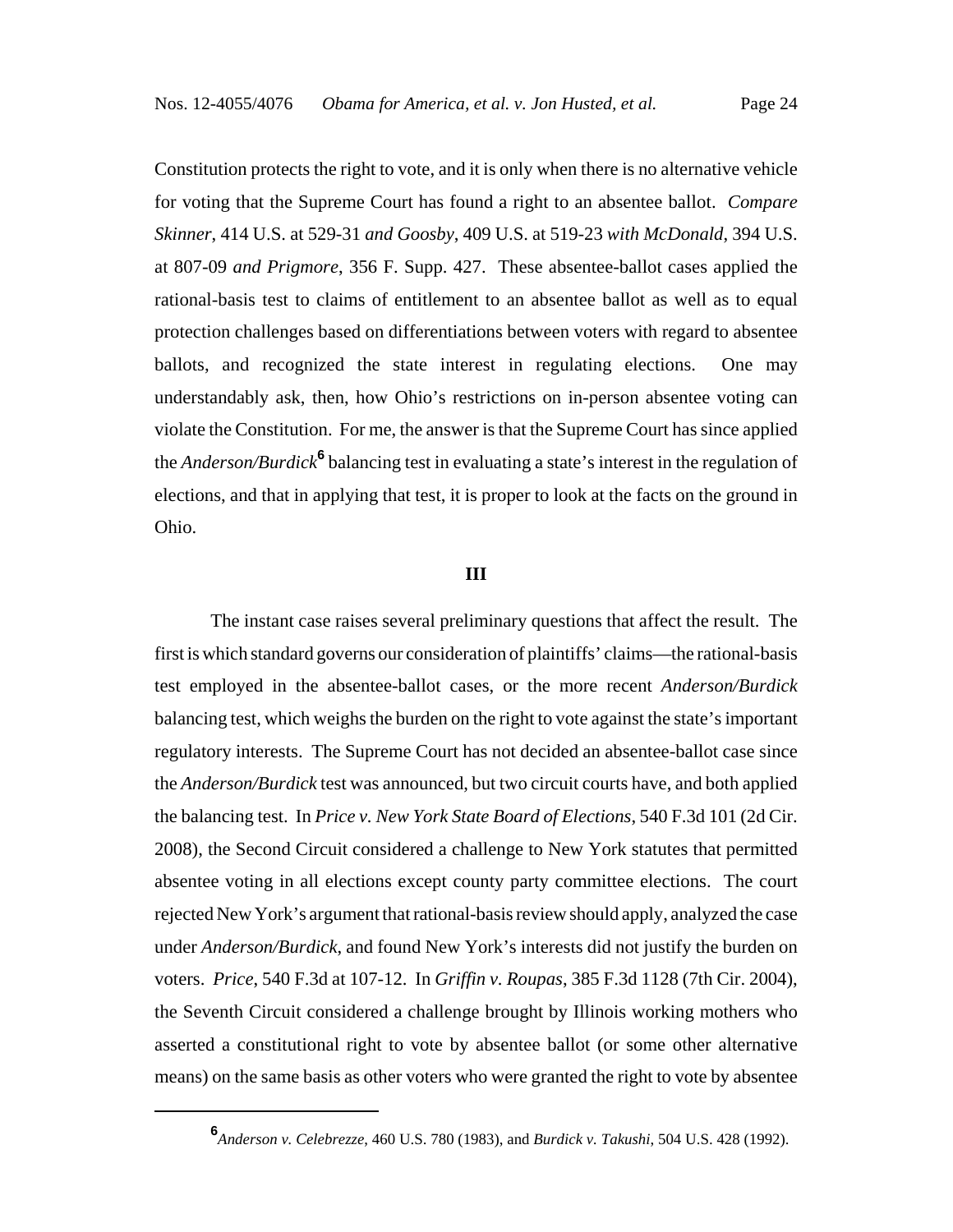ballot because, like the other voters, they too had great difficulty voting between 6 a.m. and 7 p.m. on election day. Although the court denied the challenge, it applied the *Anderson/Burdick* balancing test. *See Griffin*, 385 F.3d at 1130-33.

Thus, I agree with the district court and the majority that the *Anderson/Burdick* balancing test is, indeed, the proper test. The Supreme Court has applied this test in its election jurisprudence since *Anderson*, *see, e.g.*, *Crawford v. Marion Cnty. Election Bd.*, 553 U.S. 181 (2008), and the test is flexible enough to approximate the rational-basis test when appropriate, i.e., where the burden is slight, the required showing by the state is correspondingly light.

### **IV**

In applying this balancing test, I cannot agree with the majority's assertion that "Plaintiffs introduced extensive evidence that a significant number of Ohio voters will in fact be precluded from voting without the additional three days of in-person early voting. (*See, e.g.*, R. 34-32, Pls.' Ex.28, at 2.)" Maj. Op. at 11. If that were in fact the case, this would be a simple matter. The burden would be great and the rationales offered by Ohio, which are plausible and rational on their face but find little support in the record, would not outweigh the burden on those precluded from exercising their right to vote. However, though the record clearly establishes that a significant number of Ohio voters found it most convenient to vote after hours and the weekend before the election, the study did not consider the extent to which these voters would or could avail themselves of other voting options, either by mail ballot or in-person absentee ballot at other times, or in-person voting on election day (PID 1053-54). Convenience cannot be equated with necessity without more. Thus, it cannot be fairly said that there was evidence that a significant number of Ohio voters will be precluded from voting unless weekend and after-hours voting is restored.

Nevertheless, the burden may be substantial without being preclusive. A report by the Franklin County Board of Elections concluded that in-person early voting accounted for 9 percent of all ballots cast in the 2008 election, that a disproportionately higher number of African-Americans voted early and, most significantly, that 82 percent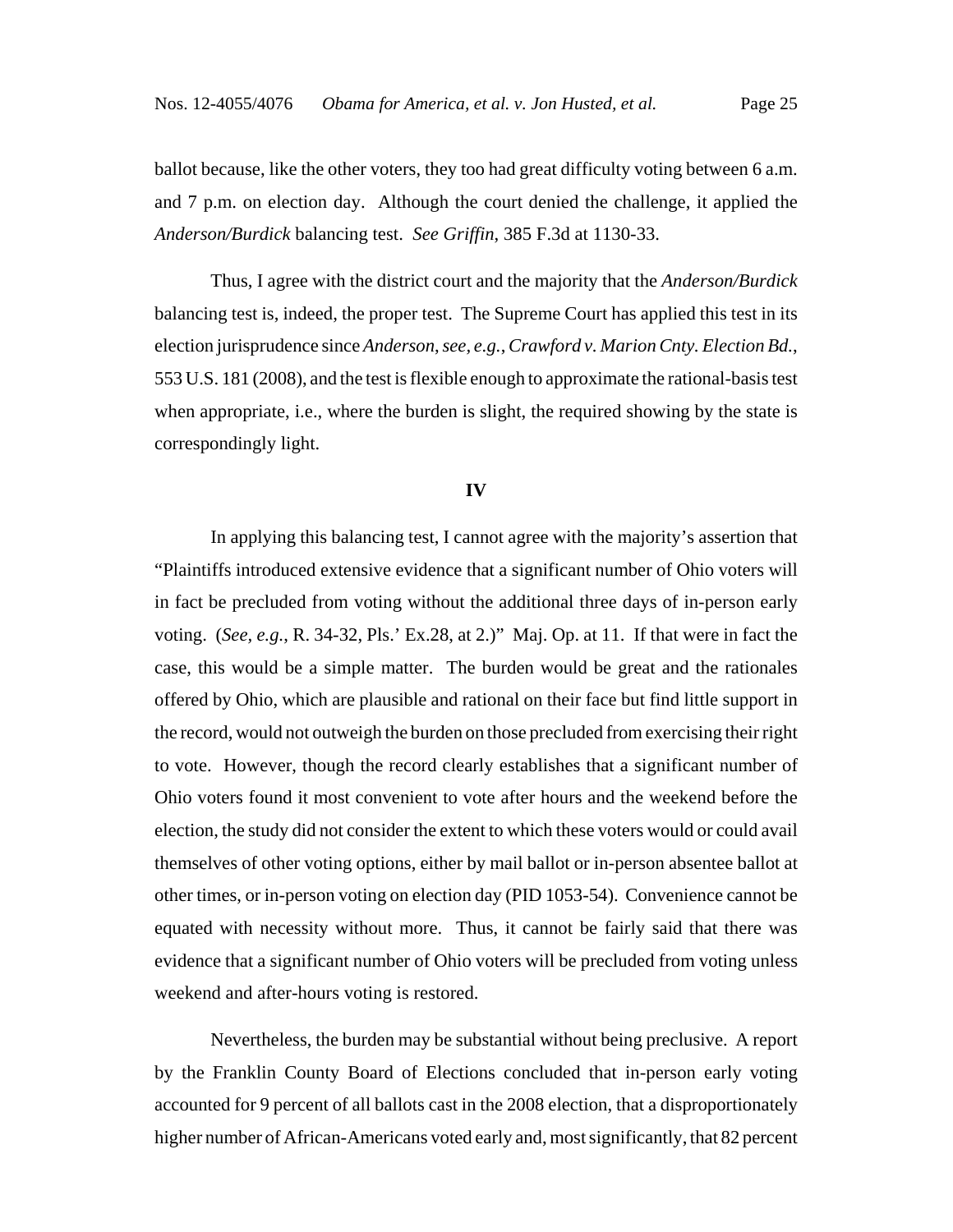of all early in-person votes were cast either after hours on weekdays, on weekends, or the Monday before the election (PID 1068). A study by a voter advocacy group indicating that restrictions on in-person early voting would disproportionately affect African-American voters in Cuyahoga County revealed that African-Americans in that county had voted in disproportionately large numbers during extended hours and weekends, and in the three days before the 2008 general election, although they had the option of voting by mail and in-person during regular business hours; and that restricting in-person early voting in 2012 would likely lead to crowded conditions during regular board hours, raising concern that voters would find it necessary to abandon their attempts to vote due to extremely long wait times (PID 1077, 1082-83). To be sure, these studies as well do not establish that voters will be precluded from voting if afterhours and weekend in-person absentee voting is not restored. But they are strong evidence that a significant number of voters in Ohio's two largest counties have come to depend on after-hours and weekend voting as a vehicle for exercising their right to vote.**<sup>7</sup>**

Still, no case has held that voting has to be convenient. The question then is whether the elimination of in-person after-hours and weekend voting should be viewed in a vacuum—as if plaintiffs were simply asserting that because of their long work hours and other demographics they should be able to vote after hours and on weekends so that they can get the full benefit of early in-person voting—or in the context of Ohio voting over the last decade, which includes Ohio's remedial grant of such extended in-person absentee-voting opportunities, the substantial exercise of that right, and the boards of Ohio's largest counties' reliance on the availability of such voting. If the weighing must be done in the abstract, I would be compelled to dissent because the election case law

**<sup>7</sup>** Justices Scalia, Thomas and Alito would hold that the weighing of the burden on voters against the state's legitimate regulatory interests must be conducted by looking at the electorate at large, not a particular group of voters who may be burdened disproportionately by an otherwise nondiscriminatory law. *See Crawford*, 553 U.S. at 205-06 (Scalia, J., concurring). However, Justice Stevens' opinion in *Crawford* (the narrowest opinion, thus the controlling one for our purposes) examined the evidence and concluded that, "on the basis of the record that has been made in this litigation, we cannot conclude that the statute imposes 'excessively burdensome requirements' on any class of voters." *Id.* at 202 (quoting *Storer v. Brown*, 415 U.S. 724, 738 (1974)). Justice Stevens' opinion does not reveal any disinclination to evaluate evidence of an excessive burden; rather, the purely anecdotal evidence did not support that the voter-ID statute at issue imposed such a burden. *See Crawford*, 553 U.S. at 197-203.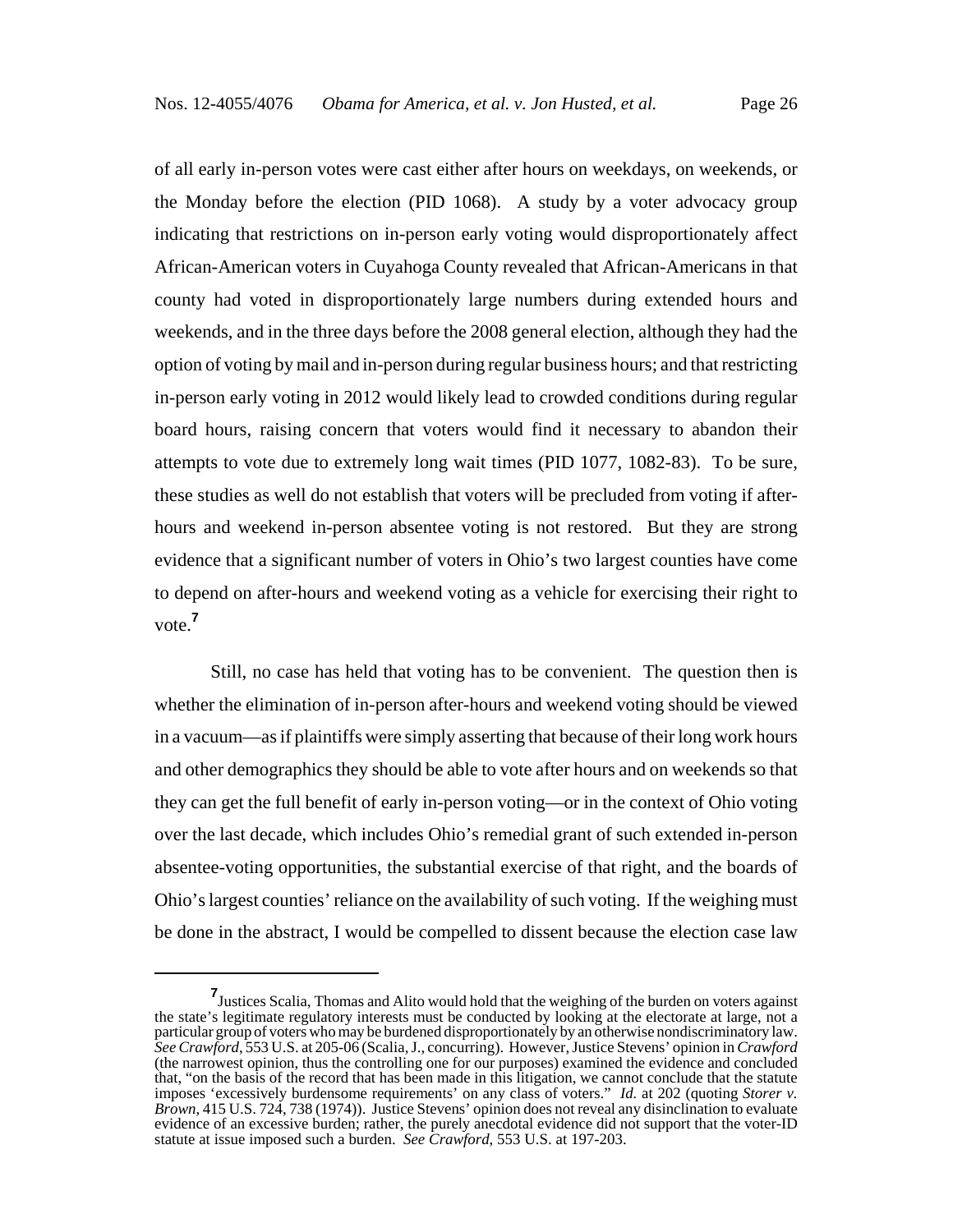does not support the proposition that there is a constitutional right to have voting on terms that are equally convenient for all voters. I conclude, however, that the *Anderson/Burdick* balancing in this case should not be divorced from reality, and that both the burden and the legitimate regulatory interest should be evaluated in context.

**V**

The key distinguishing factor here is that Ohio voters were granted the statutory right to in-person absentee voting through the close of business hours on the Monday before election day, and the election boards of the largest counties broadly embraced and facilitated that right, in response to the unacceptably burdensome situation at many Ohio polling sites during the 2004 election where, in some counties, voters were required to stand in line for long hours and until late at night (PID 1432-40, 1657-58). Thus, section 3509.03(I), as originally enacted, was intended to relieve the pressure on the system resulting from heavy turnout on election day. Further, experience shows that Ohio voters have taken increasing advantage of in-person absentee voting. In the last presidential election, close to 500,000 Ohio voters cast in-person absentee ballots, of which it appears a little over 100,000 were cast the weekend before the election (PID 1053). Further, in the 2008 election, the residents of Ohio's two largest counties, Cuyahoga and Franklin, cast over 100,000 in-person absentee votes, the vast majority during after-hours and on weekends. These counties have budgeted and planned for the expected extended hours and weekend in-person absentee voting, especially the weekend before the election (PID 1432-40, 1057-58). They have not budgeted or planned for any increase in election-day voting caused by the elimination of weekend and after-hours voting, and fear that the restrictions on the hours for in-person absentee voting will cause some citizens not to vote and others to vote on election day, leading to long lines and unreasonable delays at the polls, which in turn will cause some voters to abandon their attempts at voting, as happened in 2004.

Although states are permitted broad discretion in devising the election scheme that fits best with the perceived needs of the state, and there is no abstract constitutional right to vote by absentee ballot, eleventh-hour changes to remedial voting provisions that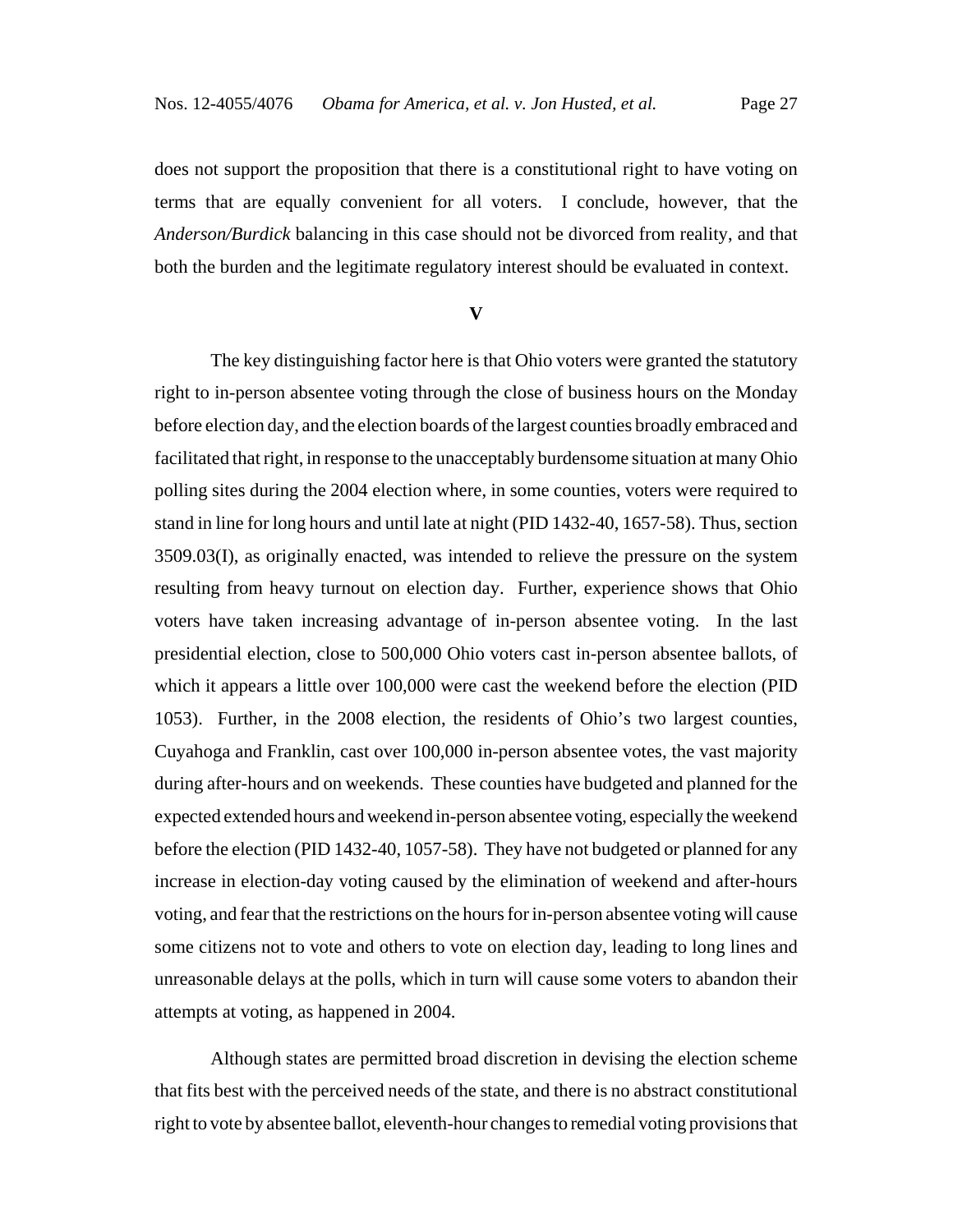have been in effect since 2005 and have been relied on by substantial numbers of voters for the exercise of their franchise are properly considered as a burden in applying *Anderson/Burdick* balancing. To conclude otherwise is to ignore reality. This does not mean that states cannot change their voting schemes, only that in doing so they must consider the burden the change and the manner of implementing the change places on the exercise of the right to vote.

### **VI**

Defendants argue that the new restricted in-person absentee voting hours are necessary to relieve election workers and election officials from the burdens of in-person absentee voting immediately before the election, and to assure uniformity in absenteevoting hours throughout the state. These are legitimate regulatory interests; but neither bears any relation to the elimination of all after-hours and weekend voting preceding the final weekend. Regarding the final weekend, these concerns provide little explanation for the elimination of the right to obtain an absentee ballot in person the Saturday before the election, when election workers are still honoring mail requests for absentee ballots until noon pursuant to statute. And in weighing the elimination of in-person absentee voting the remainder of the weekend, the record shows that many of the specific complaints voiced by election officials stemmed from in-person absentee voting the Monday before the election, not the entire weekend.**<sup>8</sup>** The desire for uniformity has little to do with the elimination of all weekend and after-hours in-person voting. Defendants offer no explanation for curtailing hours other than on the final weekend, and uniformity without some underlying reason for the chosen rule is not a justification in and of itself. Nor is there a showing that eliminating all weekend and after-hours voting will in fact produce uniform access, as opposed to uniform hours.

 Given the studies presented regarding the heavy use of in-person after-hours and weekend voting, and the legitimate concerns of Ohio's largest counties and their voters

**<sup>8</sup>** In 2009, former Secretary of State Jennifer Brunner suggested that consideration be given to the pressure on the election commissions caused by in-person absentee voting and that the voting period be shortened from 30 to 20 days, with in-person absentee voting ending at 5 p.m. the Sunday before the election.